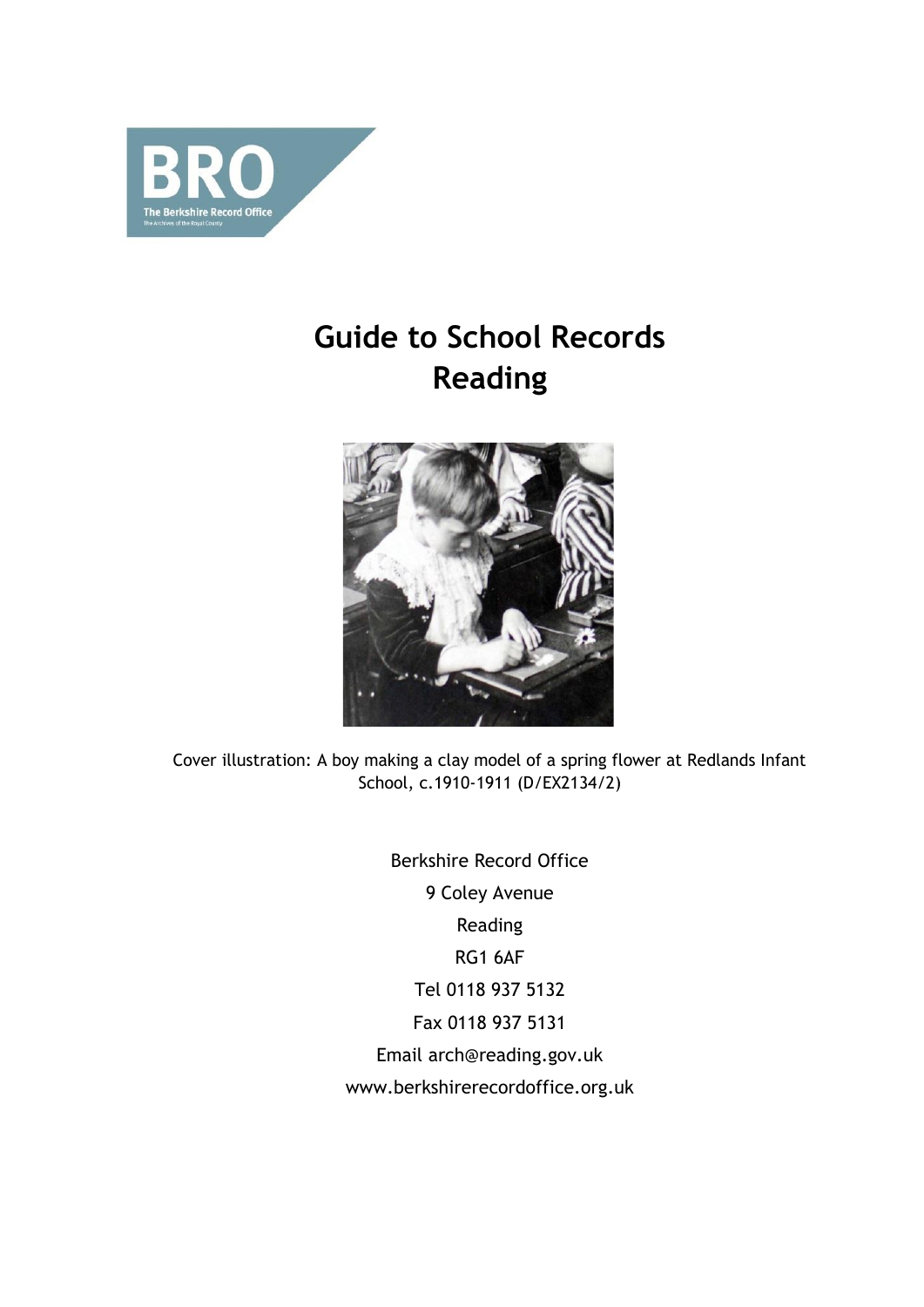## **Using this Guide**

This is a guide to sources at the BRO for schools in the Reading area. It is arranged in alphabetical order of civil parish, and then by the different kinds of record available.

The references after each entry should be quoted if you would like to see that item. For more information, please look up the reference in the appropriate catalogue.

Please note that BRO does not hold individual pupil records or exam results.

If you would like to visit the office to carry out research, please make an appointment. Please see our **Planning Your Visit** leaflet for more information*.*

## **Note on Closure**

Access to documents containing personal information is usually restricted to a minimum of 50 years after the last entry in a document. If you wish to see a restricted item please ask a member of staff.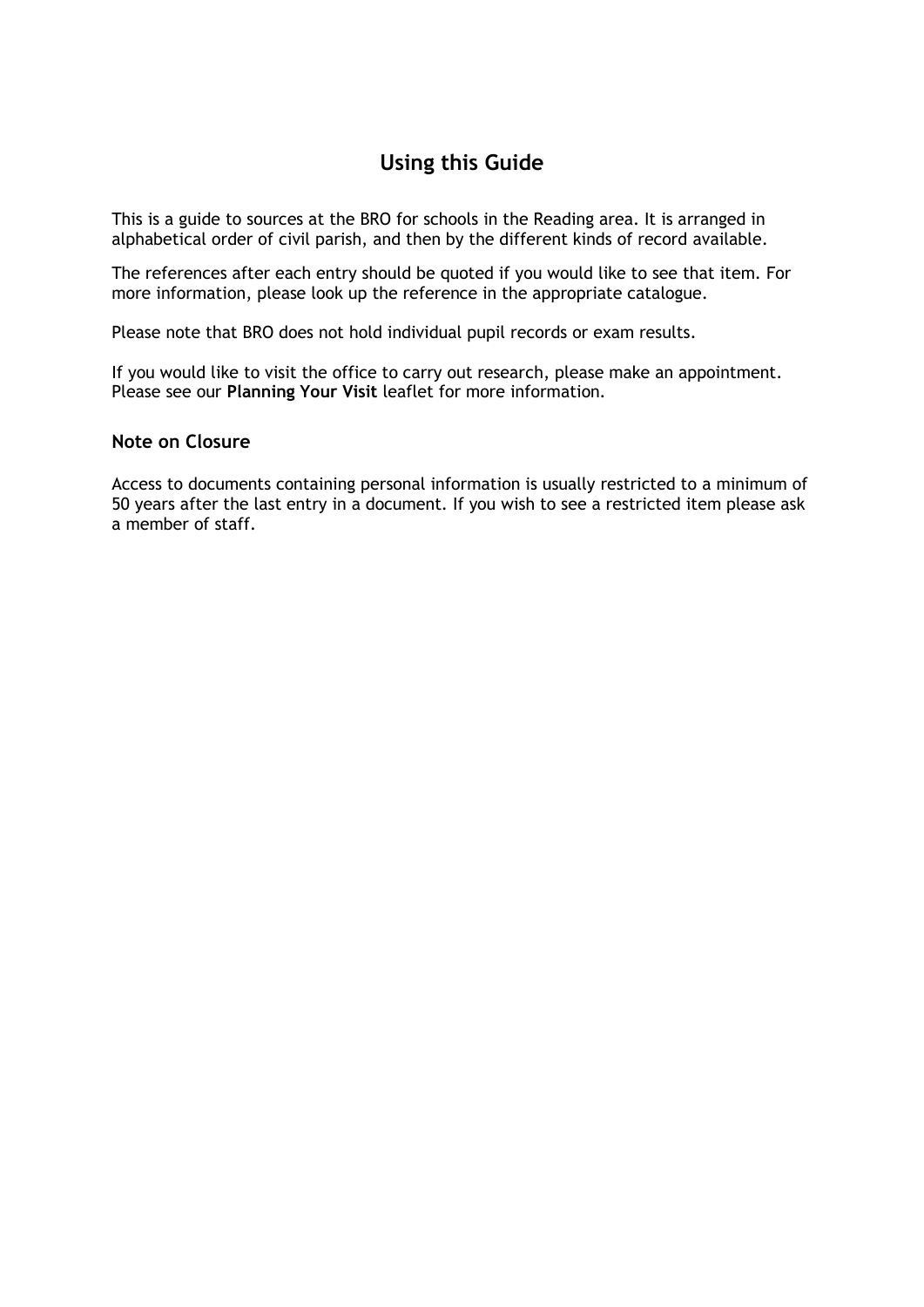## **Reading School Board/Education Authority general**

The majority of non-church schools were run by the Board, 1871-1903.

From 1903 to 1974, the borough's Education Committee was a Local Education Authority, independent of Berkshire County Council (*see* R/AC for minutes, R/FE for accounts, and R/E for other records.)

| Reading School Board                             | <b>Minutes</b>            | 1871-1903               | R/EB1/1-24                |
|--------------------------------------------------|---------------------------|-------------------------|---------------------------|
| <b>Reading Education</b>                         | <b>Minutes</b>            | 1903-1974               | R/AC3                     |
| Authority                                        | Other records             | 1903-1974               | $R/E$ ; $R/FE$            |
|                                                  | Photograph                | 1934                    | 89/SCH/2/26               |
| Caversham                                        |                           |                         |                           |
| Amersham Hall, Henley<br>Road                    | Other records             | 1877-1938               | D/EX1462/1;<br>D/EX1791/1 |
|                                                  |                           | 1946-1970               | C/ER73/1                  |
| Bridge Street Nursery,<br><b>Bridge Street</b>   | <b>Admission Register</b> |                         |                           |
|                                                  | Log Book                  | 1946-1970               | C/EL127/1                 |
| <b>Caversham House</b>                           | Other records             | c.1870-                 | D/EX965/144;              |
| Academy                                          |                           | 1879                    | D/EX2508/1                |
| Caversham Nursery,<br><b>Gosbrook Road</b>       | <b>Admission Register</b> | 1946-2011               | SCH43/11/1-2              |
|                                                  | Log Book                  | 1942-1964,<br>1983-1986 | SCH43/8/1, 3              |
|                                                  | <b>Minutes</b>            | 1975-1983               | 88/ED131-132              |
|                                                  | Photograph                | 1969                    | D/EX1485/17/16            |
| <b>Caversham Park</b>                            | Other records             | 1971-1985               | 86/ED/53, 63;             |
| Primary, Caversham                               |                           |                         | D/P162/1/25               |
| Park Road/Queensway                              |                           |                         |                           |
| <b>Caversham Parochial</b>                       | Plans                     | 1859-1899               | D/P162/28/9-10            |
| Central (previously                              | <b>Minutes</b>            | 1903-1933               | D/P162/28/12-13           |
| Caversham Parochial),                            | Other records             | 1822-1922               | D/P162/7/35;              |
| <b>School Lane</b>                               |                           |                         | 12/12; 28/3-8             |
| <b>Caversham Primary</b>                         | <b>Minutes</b>            | 1972-1983               | 89/ED/38                  |
| (previously Caversham                            | Photograph                | 1934-1944               | 89/SCH/2/26;              |
| <b>Council Senior and</b>                        |                           |                         | D/EX1173/2                |
| Junior), Hemdean Road                            |                           |                         |                           |
| <b>Caversham House</b><br>Academy (previously Mr | Other records             | 1835-1850s              | SCH40/18/1-2              |
| Knighton's Academy),                             |                           |                         |                           |
| <b>Church Street</b>                             |                           |                         |                           |
| (previously Gun Street,                          |                           |                         |                           |
| <b>Friar Street and Church</b>                   |                           |                         |                           |
| Street, Reading)                                 |                           |                         |                           |
| <b>Chiltern Nursery</b>                          | Other records             | 1969                    | D/EX1485/17/17            |
| Training College,                                |                           |                         |                           |
| Peppard Road                                     |                           |                         |                           |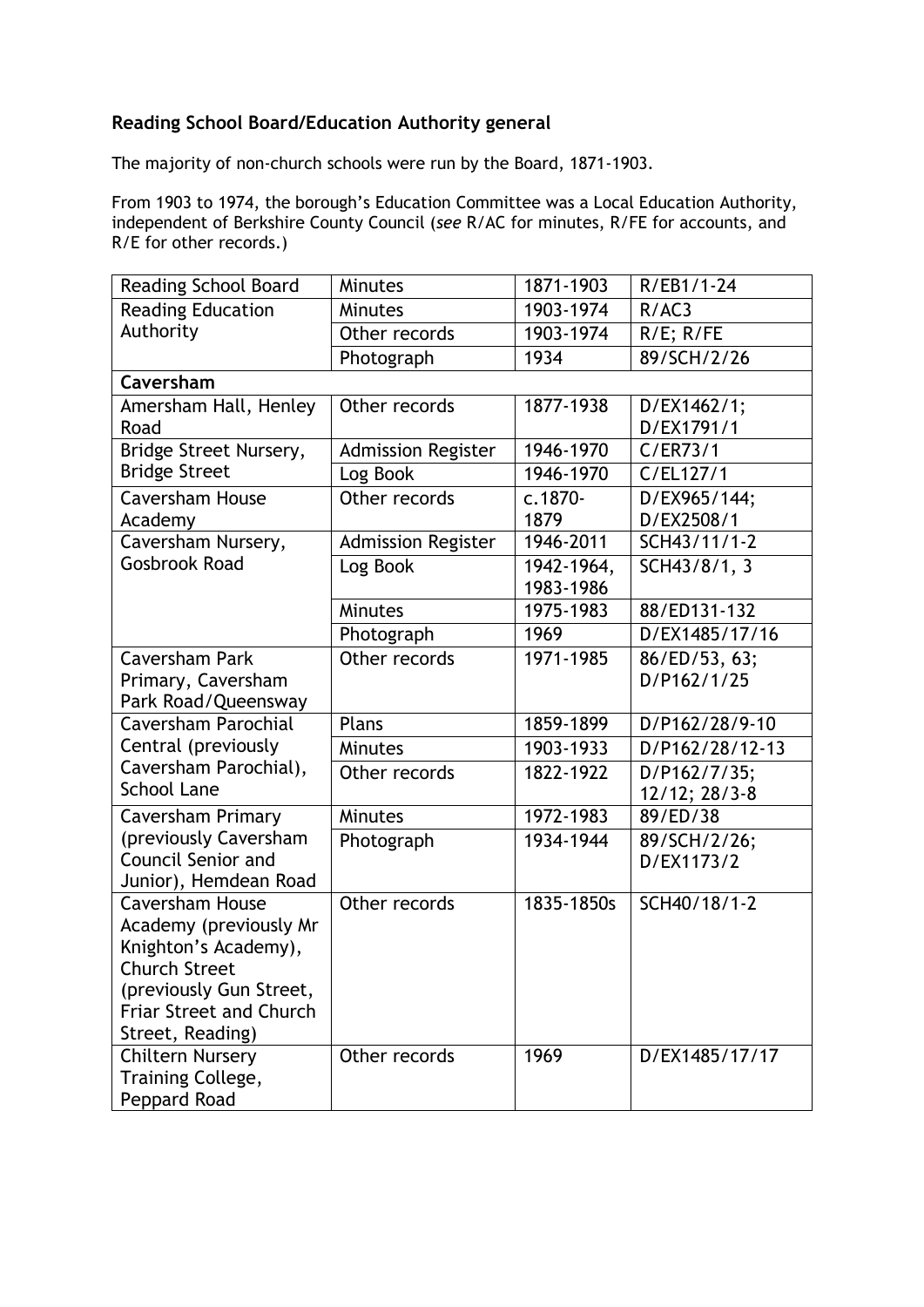| Emmer Green National,                                                  | <b>Admission Register</b> | 1923-1933           | R/ES8/4                                                                                                 |
|------------------------------------------------------------------------|---------------------------|---------------------|---------------------------------------------------------------------------------------------------------|
| Grove Road/School                                                      | Log Book                  | 1878-1933           | $R/ES8/1-3$                                                                                             |
| Lane                                                                   | <b>Minutes</b>            | 1926-1933           | D/P162/28/13                                                                                            |
|                                                                        | Other records             | 1864-1937           | D/P162/28/31-38                                                                                         |
|                                                                        | Photograph                | c.1890s             | D/P162D/28/7                                                                                            |
| <b>Hemdean House</b><br>(previously Verona<br>Lodge)                   | Plans                     | 1980s-21C           | SCH40/6/4-6                                                                                             |
| Hemdean Road<br>(previously Caversham<br>Street)                       | Other records             | 1860s,<br>1905-2012 | SCH40/4/1-3; 5/1;<br>$6/1-3$ ; $7/1-9$ ; $10/1-$<br>$2; 13/1; 14/1-3;$<br>15/21; 16/1-3;<br>$18/3 - 10$ |
|                                                                        | Photograph                | c.1862-21C          | D/EX965/148;<br>SCH40/15/1-20                                                                           |
| New Bridge Nursery,                                                    | Plans                     | 1977                | D/P162E/28/9                                                                                            |
| Montague Street                                                        | Photograph                | 1972                | D/EX1485/17/18                                                                                          |
|                                                                        | <b>Minutes</b>            | 1976-1986           | 88/ED/140                                                                                               |
| Queen Anne's                                                           | Other records             | 1911                | SCH3/7/21                                                                                               |
| (previously Grey Coat<br>Hospital, Westminster),<br><b>Henley Road</b> | Photograph                | 1978                | D/EX1638/67/35                                                                                          |
| St Anne's RC Primary<br>(previously Caversham<br>RC), Washington Road  | Photograph                | 1934                | 89/SCH/2/26                                                                                             |
| St John's CE School                                                    | <b>Admission Register</b> | 1949-1969           | 96/SCH/3/1                                                                                              |
| (previously St John's<br>National), St John's                          | Plans                     | 1892-20C            | D/P162/28/27, 30;<br>D/P162E/28/3                                                                       |
| Road                                                                   | Log Book                  | 1895-1951           | 89/SCH/14/1-2                                                                                           |
|                                                                        | Minutes                   | 1926-1946           | D/P162/28/13;<br>D/P162E/28/4, 6                                                                        |
|                                                                        | Other records             | 1896-1975           | D/P162/25/29-33;<br>28/8. 24-26, 28-29;<br>D/P162E/28/5, 8                                              |
| <b>Thameside Primary</b>                                               | <b>Admission Register</b> | 1970-1972           | 96/SCH/3/1                                                                                              |
| (previously Caversham<br>Secondary Modern),<br><b>Harley Road</b>      | Other records             | 1947-1952           | D/EX1485/17/82;<br>D/EX651/2/18                                                                         |
| The Grove, Surley Hill,<br><b>Emmer Green</b>                          | Other records             | 1956                | D/EX1485/17/91                                                                                          |
| The Hill Primary,<br>Peppard Road                                      | Minutes                   | 1972-1986           | 86/ED/98                                                                                                |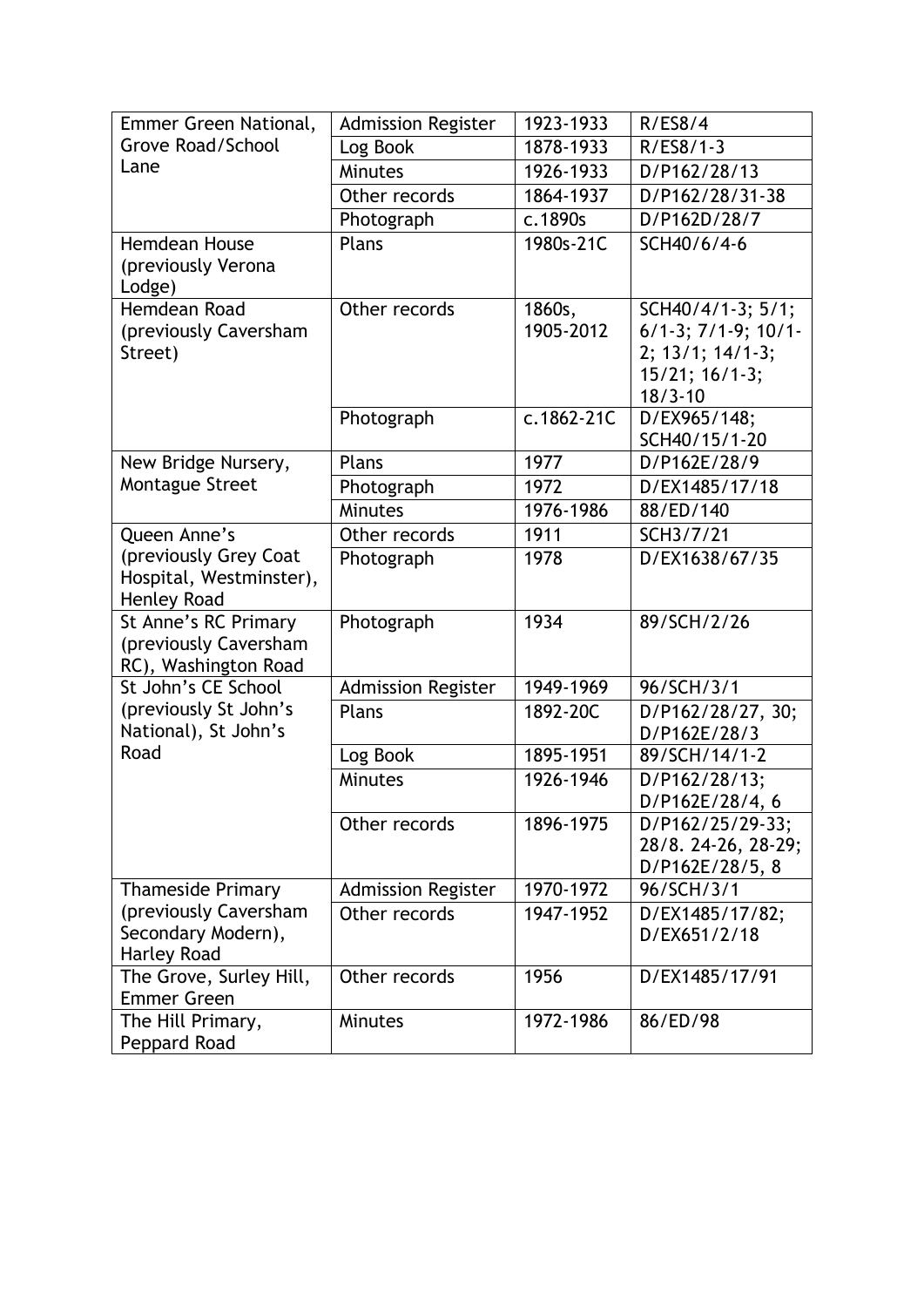| <b>Reading</b>                            |                           |            |                                  |
|-------------------------------------------|---------------------------|------------|----------------------------------|
| <b>Alfred Sutton Primary</b>              | Log Book                  | 1902-1984  | 89/SCH/37/1-2                    |
| (previously Alfred                        | <b>Minutes</b>            | 1902-1994, | R/EB/2/6A/12;                    |
| Sutton, Wokingham                         |                           | 1977-1986  | 86/ED/45;                        |
| Road Junior Mixed and                     |                           |            | 88/ED/80                         |
| Infant, Wokingham                         | Other records             | 1900       | 89/SCH/2/28                      |
| Road Board),                              | Photograph                | 1934       | 89/SCH/2/26                      |
| Wokingham Rd                              | <b>Punishment Book</b>    | 1970-1980  | 89/SCH/37/3                      |
| <b>Alfred Sutton Secondary</b>            | <b>Admission Register</b> | 1935-1986  | SCH38/11/1-6                     |
| Boys (previously Alfred                   | Log Book                  | 1935-1972  | SCH38/8/1                        |
| Sutton Central),                          | <b>Minutes</b>            | 1955-1986  | C/EM198;                         |
| <b>Crescent Road</b>                      |                           |            | 88/ED/137                        |
|                                           | Other records             | 1925-1984  | D/EX2172/1;                      |
|                                           |                           |            | SCH38/3/1-12;                    |
|                                           |                           |            | 7/1-2; 9/1; 10/1-4;              |
|                                           |                           |            | 14/1-14; 16/1-7;                 |
|                                           |                           |            | $18/1 - 4$                       |
|                                           | Photograph                | 1928-1934  | D/EX2676/1;                      |
|                                           |                           |            | 89/SCH/2/26                      |
|                                           | <b>Punishment Book</b>    | 1976-1984  | SCH38/12/1                       |
| <b>Alfred Sutton Secondary</b>            | <b>Admission Register</b> | 1875-1878, | 86/SCH/3/8-9, 11-                |
| Girls (previously New                     |                           | 1924-1986  | 12; 86/SCH/5/1-3                 |
| <b>Town Secondary</b><br>Modern, New Town | Log Book                  | 1876-1973  | 86/SCH/3/10, 13-                 |
| Senior Mixed, New                         |                           |            | 14A; 89/SCH/2/8;<br>D/EX2015/1-2 |
| Town Girls, Girls                         | <b>Minutes</b>            | 1955-1986  | C/EM199;                         |
| Department of New                         |                           |            | 88/ED/138                        |
| Town Council, New                         | Other records             | 1945-1956  | D/EX1485/17/78-                  |
| Town Board, Reading                       |                           |            | 79                               |
| and Earley Board,                         | Photograph                | 1947       | D/EX1485/17/80                   |
| <b>Wokingham Road</b>                     |                           |            |                                  |
| (formerly Cumberland                      |                           |            |                                  |
| Road)                                     |                           |            |                                  |
| <b>All Saints Primary</b>                 | Minutes                   | 1913-1948  | C/EM72/2;                        |
| (previously All Saints                    |                           |            | D/P168/28/4                      |
| National), Brownlow<br>Road               |                           |            |                                  |
|                                           | Other records             | 1865-1926  | D/P168/1B/1; 6/7;                |
|                                           |                           |            | R/D142/3/9                       |
| All Saints Infant,                        | Log Book                  | 1873-1975  | 89/SCH/19/1-5                    |
| <b>Brownlow Road</b>                      | <b>Minutes</b>            | 1903-1913, | R/ES15/1;                        |
|                                           |                           | 1949-1983  | 86/ED/40                         |
|                                           | Other records             | 1953-1970s | 89/SCH/19/4A;                    |
|                                           |                           |            | D/EX1485/17/89                   |
|                                           | Photograph                | 1934       | 89/SCH/2/26                      |
| <b>Battle Evening</b>                     | Log Book                  | 1899-1907  | R/ES9/1                          |
| Continuation                              |                           |            |                                  |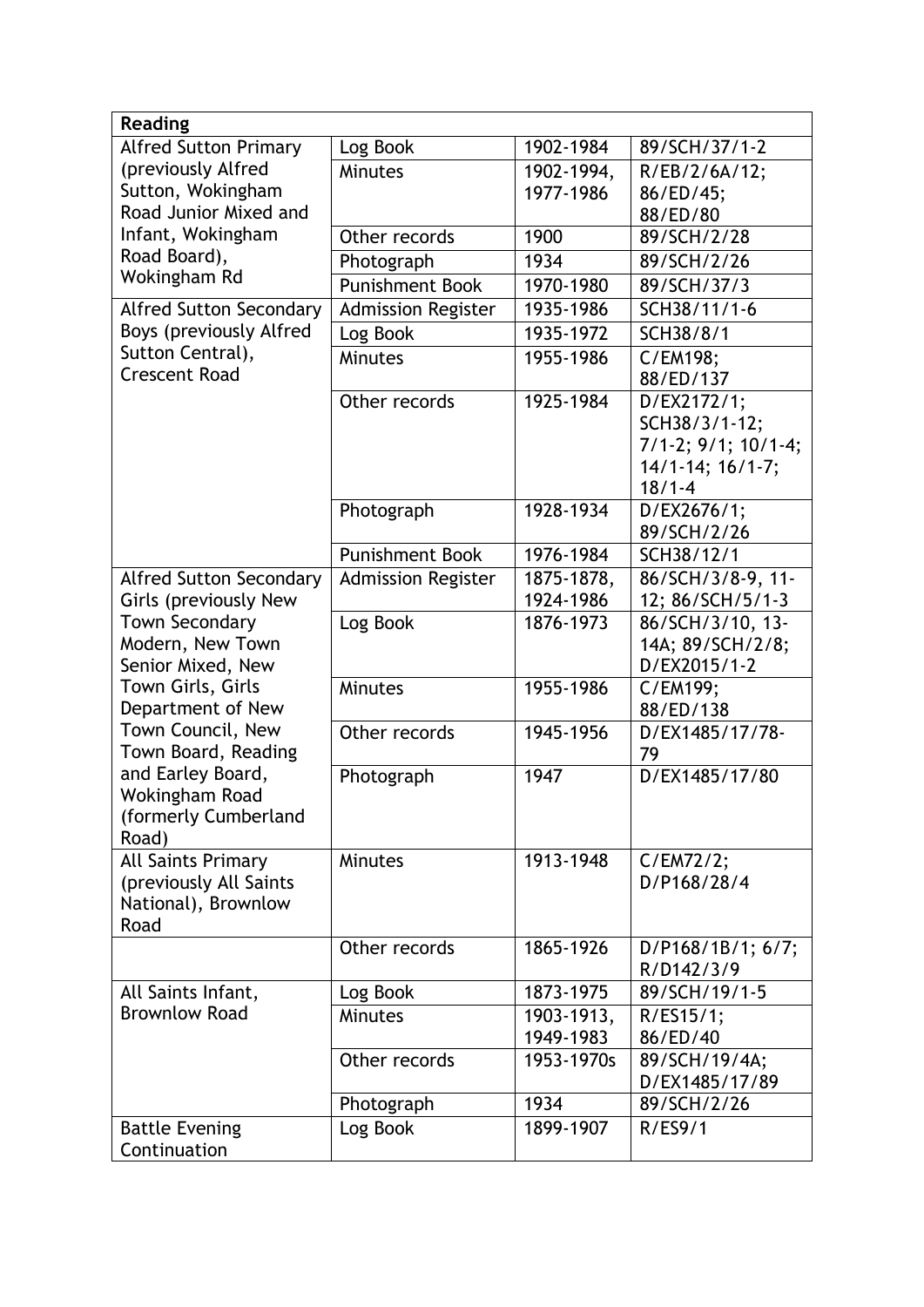| <b>Battle County Primary</b>                      | <b>Admission Register</b> | 1955-2000  | SCH20/11/3-4      |
|---------------------------------------------------|---------------------------|------------|-------------------|
| (previously Battle                                | Log Book                  | 1891-1996  | SCH20/8/5-7;      |
| Junior, Battle Council,                           |                           |            | SCH52/8/1-2       |
| <b>Battle Board Kensington</b>                    | Minutes                   | 1891-1905, | R/EB2/6A/7;       |
| Road (previously                                  |                           | 1972-1985  | 86/ED/87;         |
| Cranbury Rd)                                      |                           |            | 88/ED/100         |
|                                                   | Other records             | 1971-1973  | C/CL/E1/5/12      |
|                                                   | Photograph                | 1934-1992  | 89/SCH/2/26;      |
|                                                   |                           |            | D/EX2698/3/1      |
| Battle Infant,                                    | <b>Admission Register</b> | 1893-1907, | SCH20/11/1-2      |
| Kensington Road                                   |                           | 1954-1988  |                   |
|                                                   | Log Book                  | 1893-1982  | SCH20/8/1-3       |
|                                                   | <b>Minutes</b>            | 1972-1982  | 86/ED/27;         |
|                                                   |                           |            | 88/ED/100         |
|                                                   | Photograph                | 1934       | 89/SCH/2/26       |
| <b>Battle Secondary</b>                           | Log Book                  | 1891-1968  | SCH52/8/1-4       |
| Modern (previously                                | Other records             | 1947       | D/EX1485/17/83    |
| <b>Battle Mixed, Battle</b>                       |                           |            |                   |
| Senior)                                           |                           |            |                   |
| Kensington Road                                   |                           |            |                   |
| <b>British Girls (previously</b>                  | <b>Minutes</b>            | 1818-1901  | R/ES12/7-12       |
| Reading Ladies Free<br>School), Southampton       | Other records             | 1818-1883  | R/ES12/1, 4-6, 73 |
| <b>Street</b>                                     |                           |            |                   |
|                                                   |                           |            |                   |
| Central Boys (previously                          | Minutes                   | 1892-1905  | R/EB2/6A/9        |
| Central Boys Board)                               | Log Book                  | 1896-1921  | 89/SCH/8/5        |
| <b>Chesterman's Gardens</b>                       |                           |            |                   |
| <b>Coley Park County</b><br>Primary, Wensley Road | Minutes                   | 1973-1983  | 88/ED/151         |
| <b>Coley Primary</b>                              | <b>Admission Register</b> | 1944-1963  | 89/SCH/48/10      |
| (previously Coley Street                          | og Book                   | 1872-1985  | 89/SCH/48/1-9     |
| Board), Wolseley Street                           | <b>Minutes</b>            | 1889-1904, | R/EB/2/6A/1;      |
| (previously Coley                                 |                           | 1972-1986  | 88/ED/157;        |
| Street)                                           |                           |            | 90/ED/2           |
|                                                   | Photograph                | 1992       | D/EX2698/3/1      |
|                                                   | Other records             | 1872-1956  | R/FE3/2;          |
|                                                   |                           |            | 89/SCH/48/11-13;  |
|                                                   |                           |            | D/EX1485/17/90    |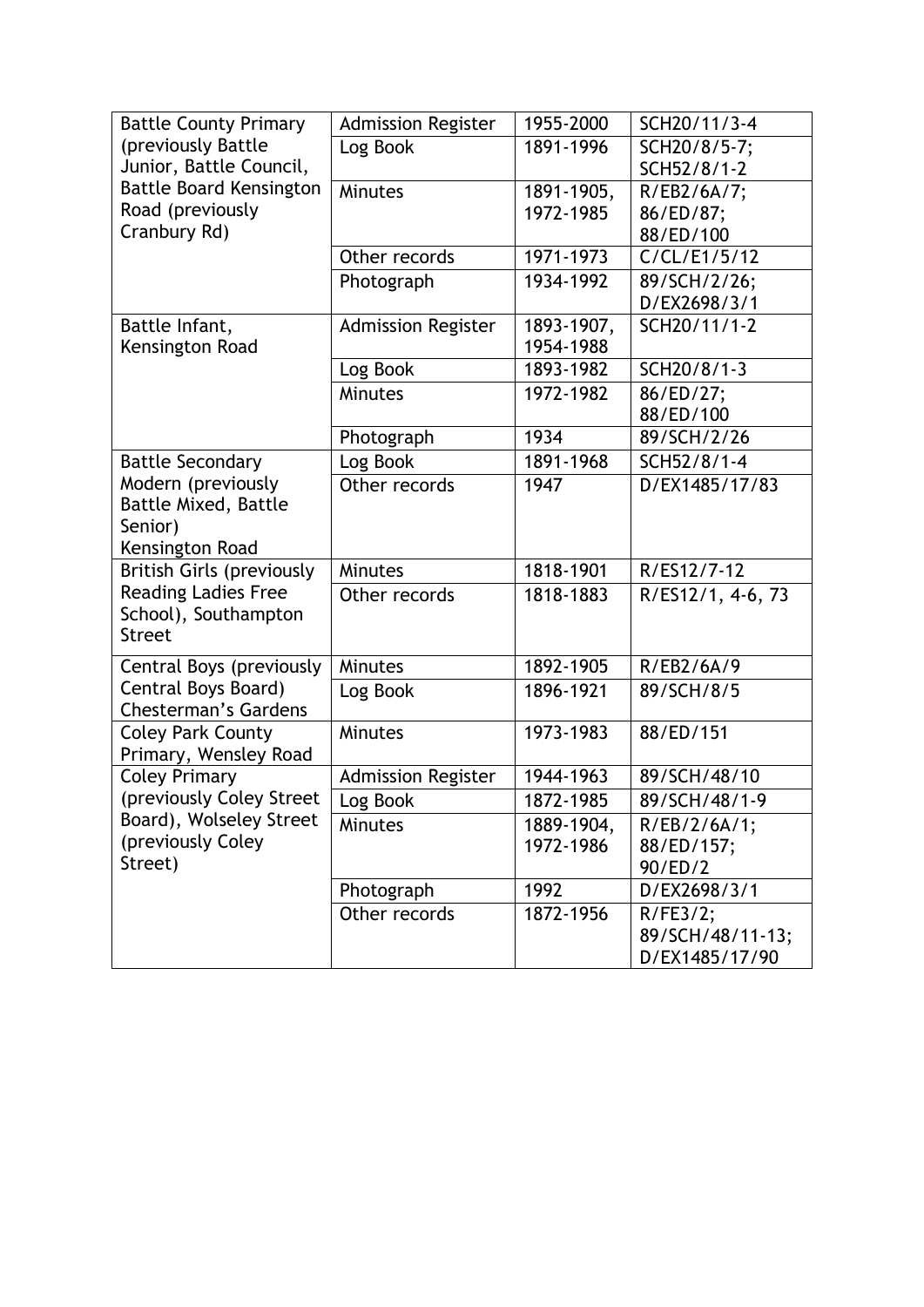| (previously Collier<br>1899-1939<br>89/SCH/9/1<br>Log Book<br>Junior, Swansea Road),<br>Minutes<br>1972-1983<br>88/ED/103<br>Swansea Road<br>1945-1956<br>89/SCH/50/2;<br>Other records<br>95/SCH/1/2;<br>D/N43/4/2/1<br>1934<br>89/SCH/2/26<br>Photograph<br><b>Punishment Book</b><br>1947-1963<br>89/SCH/50/1<br>89/SCH/2/26;<br>1934-1992<br>Photograph<br>D/EX2698/3/2<br>1949-1974<br>Geoffrey Field Infant,<br><b>Admission Register</b><br>89/SCH/44/1-2<br><b>Exbourne Road</b><br><b>Minutes</b><br>1972-1988<br>85/ED/1;<br>89/SCH/44/4<br>1949-1983<br>Other records<br>89/SCH/44/3<br>Geoffrey Field Junior,<br>1972-1981<br><b>Minutes</b><br>85/ED/3<br><b>Exbourne Road</b><br>George Palmer Central<br>1934-1937<br>Photograph<br>89/SCH/2/26;<br>(previously Palmer<br>D/EX815/1<br>Senior), Basingstoke<br>Road<br>George Palmer Infant,<br>1907-1996<br><b>Admission Register</b><br>2001/SCH/3/5-11<br><b>Basingstoke Road</b><br>1907-1991<br>90/SCH/4/2-3;<br>Log Book<br>2001/SCH/3/12<br>1907-1983<br>2001/SCH3/13-18;<br>Other records<br>2002/SCH/1/1<br>George Palmer Junior,<br>1931-1955<br><b>Admission Register</b><br>89/SCH/8/3-4<br>Basingstoke Road<br>89/SCH/8/1-2<br>Log Book<br>1905-1980<br>Other records<br>1983-1999<br>2001/SCH/6/1;<br>2002/SCH/1/1<br>Green Girls, Russell<br>1782-1878<br><b>Admission Register</b><br>D/QR13/2/1<br>Street (previously Broad<br>D/QR13/1/1-7;<br>1783-1988<br>Minutes<br>Street, St Mary's Butts)<br>2/1-2; D/EX1962/1<br>1611-1981<br>D/QR1/6/3;<br>Other records<br>$13/2/1-4, 8-9;$<br>13/3/1; 13/4/1-4;<br>$13/6 - 7;$<br>R/D134/9/1-2; 7;<br>D/P98/3/9; 25/26-<br>27, 39; 28A/4;<br>D/EX2828/1<br><b>Greyfriars CE</b><br><b>Admission Register</b><br>1885-1932<br>$R/ES4/6-9$<br>(previously Greyfriars<br>Log Book<br>1865-1932<br>$R/ES4/1-5$<br>National), Caversham<br><b>Minutes</b><br>1903-1932<br>R/ES4/10<br>Road<br>1932-1972<br>Other records<br>D/P163/8A/7, 12,<br>31; R/ES4/11 | <b>E P Collier Primary</b> | <b>Admission Register</b> | 1938-1958 | 95/SCH/1/1    |
|------------------------------------------------------------------------------------------------------------------------------------------------------------------------------------------------------------------------------------------------------------------------------------------------------------------------------------------------------------------------------------------------------------------------------------------------------------------------------------------------------------------------------------------------------------------------------------------------------------------------------------------------------------------------------------------------------------------------------------------------------------------------------------------------------------------------------------------------------------------------------------------------------------------------------------------------------------------------------------------------------------------------------------------------------------------------------------------------------------------------------------------------------------------------------------------------------------------------------------------------------------------------------------------------------------------------------------------------------------------------------------------------------------------------------------------------------------------------------------------------------------------------------------------------------------------------------------------------------------------------------------------------------------------------------------------------------------------------------------------------------------------------------------------------------------------------------------------------------------------------------------------------------------------------------------------------------------------------------------|----------------------------|---------------------------|-----------|---------------|
|                                                                                                                                                                                                                                                                                                                                                                                                                                                                                                                                                                                                                                                                                                                                                                                                                                                                                                                                                                                                                                                                                                                                                                                                                                                                                                                                                                                                                                                                                                                                                                                                                                                                                                                                                                                                                                                                                                                                                                                    |                            |                           |           |               |
|                                                                                                                                                                                                                                                                                                                                                                                                                                                                                                                                                                                                                                                                                                                                                                                                                                                                                                                                                                                                                                                                                                                                                                                                                                                                                                                                                                                                                                                                                                                                                                                                                                                                                                                                                                                                                                                                                                                                                                                    |                            |                           |           |               |
|                                                                                                                                                                                                                                                                                                                                                                                                                                                                                                                                                                                                                                                                                                                                                                                                                                                                                                                                                                                                                                                                                                                                                                                                                                                                                                                                                                                                                                                                                                                                                                                                                                                                                                                                                                                                                                                                                                                                                                                    |                            |                           |           |               |
|                                                                                                                                                                                                                                                                                                                                                                                                                                                                                                                                                                                                                                                                                                                                                                                                                                                                                                                                                                                                                                                                                                                                                                                                                                                                                                                                                                                                                                                                                                                                                                                                                                                                                                                                                                                                                                                                                                                                                                                    |                            |                           |           |               |
|                                                                                                                                                                                                                                                                                                                                                                                                                                                                                                                                                                                                                                                                                                                                                                                                                                                                                                                                                                                                                                                                                                                                                                                                                                                                                                                                                                                                                                                                                                                                                                                                                                                                                                                                                                                                                                                                                                                                                                                    |                            |                           |           |               |
|                                                                                                                                                                                                                                                                                                                                                                                                                                                                                                                                                                                                                                                                                                                                                                                                                                                                                                                                                                                                                                                                                                                                                                                                                                                                                                                                                                                                                                                                                                                                                                                                                                                                                                                                                                                                                                                                                                                                                                                    |                            |                           |           |               |
|                                                                                                                                                                                                                                                                                                                                                                                                                                                                                                                                                                                                                                                                                                                                                                                                                                                                                                                                                                                                                                                                                                                                                                                                                                                                                                                                                                                                                                                                                                                                                                                                                                                                                                                                                                                                                                                                                                                                                                                    |                            |                           |           |               |
|                                                                                                                                                                                                                                                                                                                                                                                                                                                                                                                                                                                                                                                                                                                                                                                                                                                                                                                                                                                                                                                                                                                                                                                                                                                                                                                                                                                                                                                                                                                                                                                                                                                                                                                                                                                                                                                                                                                                                                                    |                            |                           |           |               |
|                                                                                                                                                                                                                                                                                                                                                                                                                                                                                                                                                                                                                                                                                                                                                                                                                                                                                                                                                                                                                                                                                                                                                                                                                                                                                                                                                                                                                                                                                                                                                                                                                                                                                                                                                                                                                                                                                                                                                                                    |                            |                           |           |               |
|                                                                                                                                                                                                                                                                                                                                                                                                                                                                                                                                                                                                                                                                                                                                                                                                                                                                                                                                                                                                                                                                                                                                                                                                                                                                                                                                                                                                                                                                                                                                                                                                                                                                                                                                                                                                                                                                                                                                                                                    |                            |                           |           |               |
|                                                                                                                                                                                                                                                                                                                                                                                                                                                                                                                                                                                                                                                                                                                                                                                                                                                                                                                                                                                                                                                                                                                                                                                                                                                                                                                                                                                                                                                                                                                                                                                                                                                                                                                                                                                                                                                                                                                                                                                    |                            |                           |           |               |
|                                                                                                                                                                                                                                                                                                                                                                                                                                                                                                                                                                                                                                                                                                                                                                                                                                                                                                                                                                                                                                                                                                                                                                                                                                                                                                                                                                                                                                                                                                                                                                                                                                                                                                                                                                                                                                                                                                                                                                                    |                            |                           |           |               |
|                                                                                                                                                                                                                                                                                                                                                                                                                                                                                                                                                                                                                                                                                                                                                                                                                                                                                                                                                                                                                                                                                                                                                                                                                                                                                                                                                                                                                                                                                                                                                                                                                                                                                                                                                                                                                                                                                                                                                                                    |                            |                           |           |               |
|                                                                                                                                                                                                                                                                                                                                                                                                                                                                                                                                                                                                                                                                                                                                                                                                                                                                                                                                                                                                                                                                                                                                                                                                                                                                                                                                                                                                                                                                                                                                                                                                                                                                                                                                                                                                                                                                                                                                                                                    |                            |                           |           |               |
|                                                                                                                                                                                                                                                                                                                                                                                                                                                                                                                                                                                                                                                                                                                                                                                                                                                                                                                                                                                                                                                                                                                                                                                                                                                                                                                                                                                                                                                                                                                                                                                                                                                                                                                                                                                                                                                                                                                                                                                    |                            |                           |           |               |
|                                                                                                                                                                                                                                                                                                                                                                                                                                                                                                                                                                                                                                                                                                                                                                                                                                                                                                                                                                                                                                                                                                                                                                                                                                                                                                                                                                                                                                                                                                                                                                                                                                                                                                                                                                                                                                                                                                                                                                                    |                            |                           |           |               |
|                                                                                                                                                                                                                                                                                                                                                                                                                                                                                                                                                                                                                                                                                                                                                                                                                                                                                                                                                                                                                                                                                                                                                                                                                                                                                                                                                                                                                                                                                                                                                                                                                                                                                                                                                                                                                                                                                                                                                                                    |                            |                           |           |               |
|                                                                                                                                                                                                                                                                                                                                                                                                                                                                                                                                                                                                                                                                                                                                                                                                                                                                                                                                                                                                                                                                                                                                                                                                                                                                                                                                                                                                                                                                                                                                                                                                                                                                                                                                                                                                                                                                                                                                                                                    |                            |                           |           |               |
|                                                                                                                                                                                                                                                                                                                                                                                                                                                                                                                                                                                                                                                                                                                                                                                                                                                                                                                                                                                                                                                                                                                                                                                                                                                                                                                                                                                                                                                                                                                                                                                                                                                                                                                                                                                                                                                                                                                                                                                    |                            |                           |           |               |
|                                                                                                                                                                                                                                                                                                                                                                                                                                                                                                                                                                                                                                                                                                                                                                                                                                                                                                                                                                                                                                                                                                                                                                                                                                                                                                                                                                                                                                                                                                                                                                                                                                                                                                                                                                                                                                                                                                                                                                                    |                            |                           |           |               |
|                                                                                                                                                                                                                                                                                                                                                                                                                                                                                                                                                                                                                                                                                                                                                                                                                                                                                                                                                                                                                                                                                                                                                                                                                                                                                                                                                                                                                                                                                                                                                                                                                                                                                                                                                                                                                                                                                                                                                                                    |                            |                           |           |               |
|                                                                                                                                                                                                                                                                                                                                                                                                                                                                                                                                                                                                                                                                                                                                                                                                                                                                                                                                                                                                                                                                                                                                                                                                                                                                                                                                                                                                                                                                                                                                                                                                                                                                                                                                                                                                                                                                                                                                                                                    |                            |                           |           |               |
|                                                                                                                                                                                                                                                                                                                                                                                                                                                                                                                                                                                                                                                                                                                                                                                                                                                                                                                                                                                                                                                                                                                                                                                                                                                                                                                                                                                                                                                                                                                                                                                                                                                                                                                                                                                                                                                                                                                                                                                    |                            |                           |           |               |
|                                                                                                                                                                                                                                                                                                                                                                                                                                                                                                                                                                                                                                                                                                                                                                                                                                                                                                                                                                                                                                                                                                                                                                                                                                                                                                                                                                                                                                                                                                                                                                                                                                                                                                                                                                                                                                                                                                                                                                                    |                            |                           |           |               |
|                                                                                                                                                                                                                                                                                                                                                                                                                                                                                                                                                                                                                                                                                                                                                                                                                                                                                                                                                                                                                                                                                                                                                                                                                                                                                                                                                                                                                                                                                                                                                                                                                                                                                                                                                                                                                                                                                                                                                                                    |                            |                           |           |               |
|                                                                                                                                                                                                                                                                                                                                                                                                                                                                                                                                                                                                                                                                                                                                                                                                                                                                                                                                                                                                                                                                                                                                                                                                                                                                                                                                                                                                                                                                                                                                                                                                                                                                                                                                                                                                                                                                                                                                                                                    |                            |                           |           |               |
|                                                                                                                                                                                                                                                                                                                                                                                                                                                                                                                                                                                                                                                                                                                                                                                                                                                                                                                                                                                                                                                                                                                                                                                                                                                                                                                                                                                                                                                                                                                                                                                                                                                                                                                                                                                                                                                                                                                                                                                    |                            |                           |           |               |
|                                                                                                                                                                                                                                                                                                                                                                                                                                                                                                                                                                                                                                                                                                                                                                                                                                                                                                                                                                                                                                                                                                                                                                                                                                                                                                                                                                                                                                                                                                                                                                                                                                                                                                                                                                                                                                                                                                                                                                                    |                            |                           |           |               |
|                                                                                                                                                                                                                                                                                                                                                                                                                                                                                                                                                                                                                                                                                                                                                                                                                                                                                                                                                                                                                                                                                                                                                                                                                                                                                                                                                                                                                                                                                                                                                                                                                                                                                                                                                                                                                                                                                                                                                                                    |                            |                           |           |               |
|                                                                                                                                                                                                                                                                                                                                                                                                                                                                                                                                                                                                                                                                                                                                                                                                                                                                                                                                                                                                                                                                                                                                                                                                                                                                                                                                                                                                                                                                                                                                                                                                                                                                                                                                                                                                                                                                                                                                                                                    |                            |                           |           |               |
|                                                                                                                                                                                                                                                                                                                                                                                                                                                                                                                                                                                                                                                                                                                                                                                                                                                                                                                                                                                                                                                                                                                                                                                                                                                                                                                                                                                                                                                                                                                                                                                                                                                                                                                                                                                                                                                                                                                                                                                    |                            |                           |           |               |
|                                                                                                                                                                                                                                                                                                                                                                                                                                                                                                                                                                                                                                                                                                                                                                                                                                                                                                                                                                                                                                                                                                                                                                                                                                                                                                                                                                                                                                                                                                                                                                                                                                                                                                                                                                                                                                                                                                                                                                                    |                            |                           |           |               |
|                                                                                                                                                                                                                                                                                                                                                                                                                                                                                                                                                                                                                                                                                                                                                                                                                                                                                                                                                                                                                                                                                                                                                                                                                                                                                                                                                                                                                                                                                                                                                                                                                                                                                                                                                                                                                                                                                                                                                                                    |                            |                           |           |               |
|                                                                                                                                                                                                                                                                                                                                                                                                                                                                                                                                                                                                                                                                                                                                                                                                                                                                                                                                                                                                                                                                                                                                                                                                                                                                                                                                                                                                                                                                                                                                                                                                                                                                                                                                                                                                                                                                                                                                                                                    |                            |                           |           |               |
|                                                                                                                                                                                                                                                                                                                                                                                                                                                                                                                                                                                                                                                                                                                                                                                                                                                                                                                                                                                                                                                                                                                                                                                                                                                                                                                                                                                                                                                                                                                                                                                                                                                                                                                                                                                                                                                                                                                                                                                    |                            |                           |           |               |
|                                                                                                                                                                                                                                                                                                                                                                                                                                                                                                                                                                                                                                                                                                                                                                                                                                                                                                                                                                                                                                                                                                                                                                                                                                                                                                                                                                                                                                                                                                                                                                                                                                                                                                                                                                                                                                                                                                                                                                                    |                            |                           |           |               |
|                                                                                                                                                                                                                                                                                                                                                                                                                                                                                                                                                                                                                                                                                                                                                                                                                                                                                                                                                                                                                                                                                                                                                                                                                                                                                                                                                                                                                                                                                                                                                                                                                                                                                                                                                                                                                                                                                                                                                                                    |                            |                           |           |               |
|                                                                                                                                                                                                                                                                                                                                                                                                                                                                                                                                                                                                                                                                                                                                                                                                                                                                                                                                                                                                                                                                                                                                                                                                                                                                                                                                                                                                                                                                                                                                                                                                                                                                                                                                                                                                                                                                                                                                                                                    |                            |                           |           |               |
|                                                                                                                                                                                                                                                                                                                                                                                                                                                                                                                                                                                                                                                                                                                                                                                                                                                                                                                                                                                                                                                                                                                                                                                                                                                                                                                                                                                                                                                                                                                                                                                                                                                                                                                                                                                                                                                                                                                                                                                    |                            |                           |           |               |
|                                                                                                                                                                                                                                                                                                                                                                                                                                                                                                                                                                                                                                                                                                                                                                                                                                                                                                                                                                                                                                                                                                                                                                                                                                                                                                                                                                                                                                                                                                                                                                                                                                                                                                                                                                                                                                                                                                                                                                                    |                            |                           |           |               |
|                                                                                                                                                                                                                                                                                                                                                                                                                                                                                                                                                                                                                                                                                                                                                                                                                                                                                                                                                                                                                                                                                                                                                                                                                                                                                                                                                                                                                                                                                                                                                                                                                                                                                                                                                                                                                                                                                                                                                                                    |                            |                           |           |               |
|                                                                                                                                                                                                                                                                                                                                                                                                                                                                                                                                                                                                                                                                                                                                                                                                                                                                                                                                                                                                                                                                                                                                                                                                                                                                                                                                                                                                                                                                                                                                                                                                                                                                                                                                                                                                                                                                                                                                                                                    |                            | Photograph                | 1891-1892 | D/EX1638/76/1 |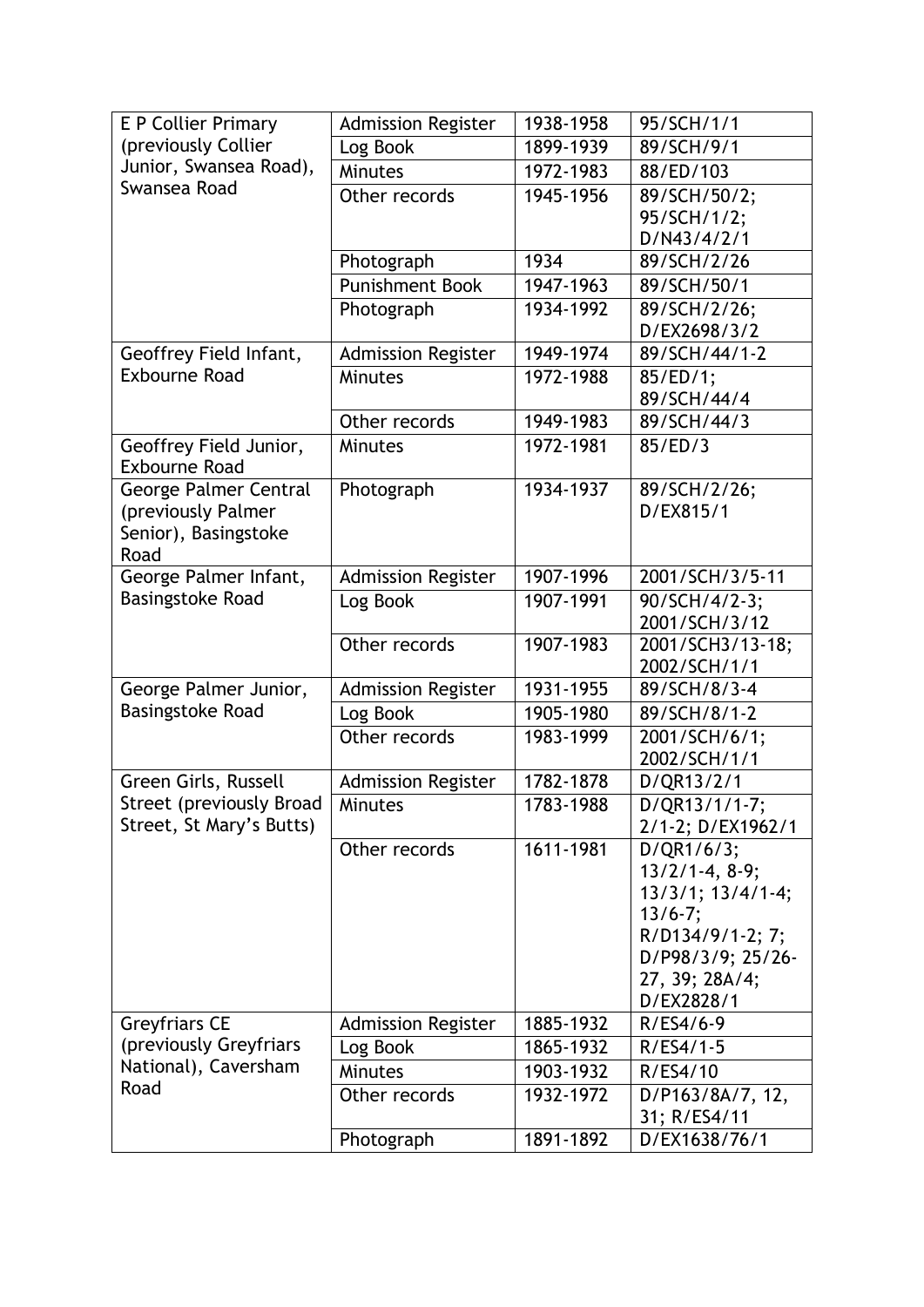| <b>Grovelands County</b>     | <b>Admission Register</b> | 1968-1987  | 87/SCH/5/6-8                |
|------------------------------|---------------------------|------------|-----------------------------|
| Infant (previously           | Log Book                  | 1880-1890, | 87/SCH/5/1, 5               |
| <b>Grovelands Board</b>      |                           | 1974-1987  |                             |
| Infant)                      | <b>Minutes</b>            | 1973-1987  | 88/ED/144;                  |
|                              |                           |            | 89/ED/80                    |
|                              | Other records             | 1997       | T/B60                       |
| <b>Grovelands Primary</b>    | <b>Admission Register</b> | 1935-1972  | 89/SCH/46/1-4               |
| (previously Grovelands       | Log Book                  | 1880-1890, | 87/SCH/5/2-4                |
| Board Mixed), Norcot         |                           | 1929-1974  |                             |
| Road (previously Oxford      | Minutes                   | 1889-1904, | R/EB2/6A/2;                 |
| Road)                        |                           | 1981-1984  | 86/ED/54                    |
|                              | Other records             | 1997       | T/B60                       |
|                              | Photograph                | 1934       | 89/SCH/2/26                 |
|                              | Other records             | 1956-1958  | D/P171/3/6                  |
| <b>Holybrook Educational</b> | Photograph                | 1938       | D/EX2488/1                  |
| Settlement, Castle           |                           |            |                             |
| <b>Street</b>                |                           |            |                             |
| Holy Trinity (previously     | <b>Admission Register</b> | 1878-1929  | $R/ES3/4-6$                 |
| Holy Trinity National),      | Log Book                  | 1863-1929  | $R/ES3/1-3$                 |
| <b>Oxford Road</b>           | Minutes                   | 1903-1929  | R/ES3/7                     |
| Katesgrove Primary           | <b>Admission Register</b> | 1874-1975  | SCH6/11/1-10                |
| (previously Katesgrove       | Plans                     | 1873       | SCH6/6/1                    |
| Junior Mixed,                | Log Book                  | 1872-1987  | SCH6/8/1-8                  |
| Katesgrove Girls and         | <b>Minutes</b>            | 1889-1905, | R/EB2/6A/3;                 |
| Infant, Katesgrove           |                           | 1972-1985  | 86/ED/88                    |
| Council, Katesgrove          | Other records             | 1872-1967  | R/FE3/1;                    |
| Board), Katesgrove           |                           |            | SCH6/2/1-2, 10/1-           |
| Lane                         |                           |            | 3                           |
|                              | Photograph                | 1934-1992  | 89/SCH/2/26;                |
|                              |                           |            | D/EX2698/3/1                |
|                              | <b>Punishment Book</b>    | 1942-1972  | D/EX1328/2/1                |
| Katesgrove Secondary         | Log Book                  | 1921-1960  | 89/SCH/8/6-8                |
| Modern Mixed                 | Other records             | 1932-1933  | D/EX2772/1                  |
| (previously Katesgrove       | Photograph                | 1934       | 89/SCH/2/26                 |
| Senior Boys Council),        |                           |            |                             |
| <b>Dorothy Street</b>        |                           |            |                             |
| Kendrick Boys, Queens        | <b>Admission Register</b> | 1876-1915  | SCH3/11/1-2                 |
| Road                         | Minutes                   | 1875-1915  | R/EC4/4D/1;                 |
|                              |                           | 1876-1916  | R/ES13/1-4<br>R/ES13/10-14; |
|                              | Other records             |            | R/FE3/7-11;                 |
|                              |                           |            | D/QR22/8/2                  |
|                              |                           |            |                             |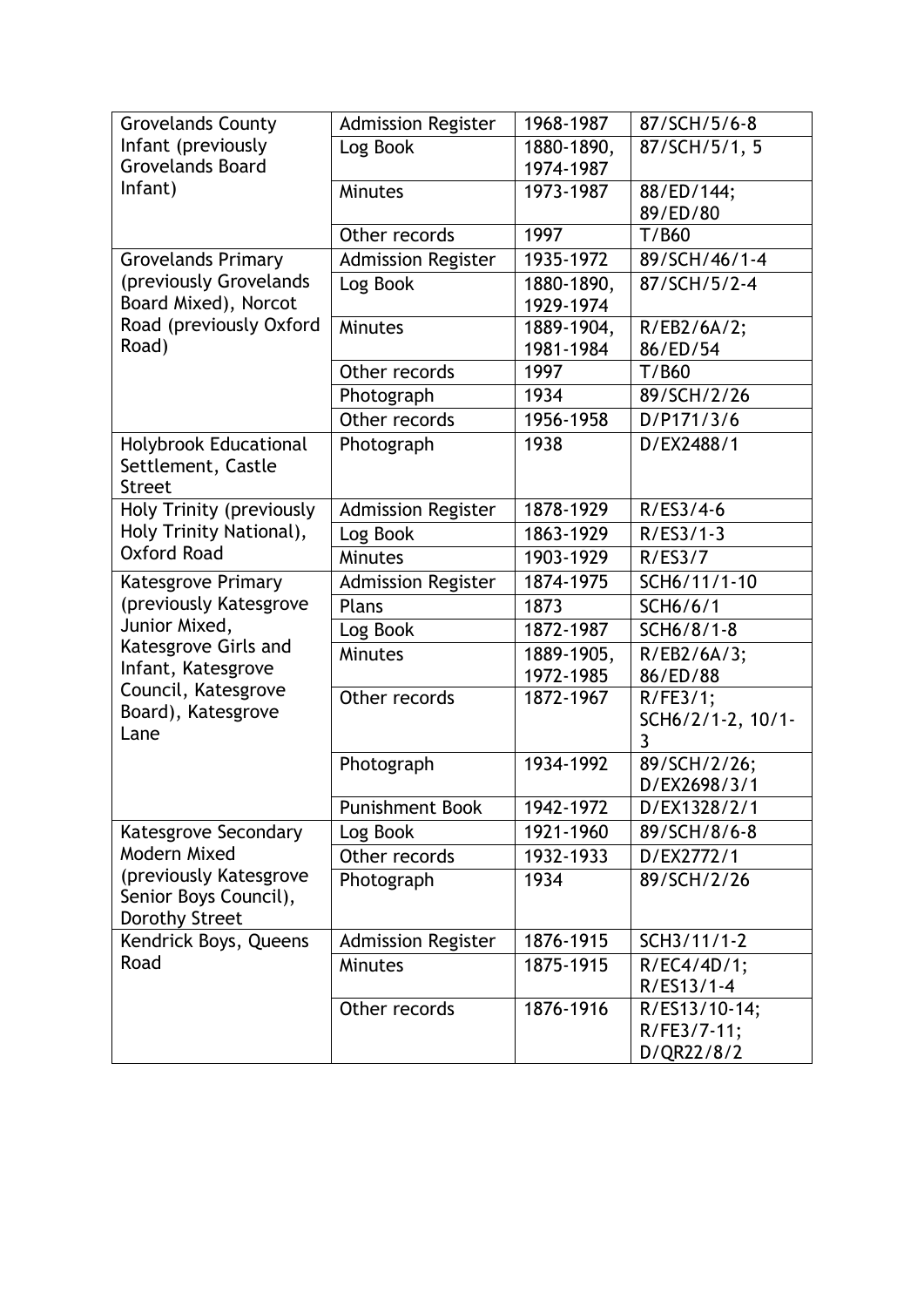| Kendrick Girls,               | <b>Admission Register</b> | 1876-1908, | 86/SCH/2/1;          |
|-------------------------------|---------------------------|------------|----------------------|
| Watlington St/London          |                           | 1938-1952  | R/ES13/9             |
| Road                          | <b>Minutes</b>            | 1875-1930  | R/ES13/1-6;          |
|                               |                           |            | R/EC4/4D/1           |
|                               | Other records             | 1876-1967  | 86/SCH/2/1-6;        |
|                               |                           |            | R/ES13/7-8, 10-18;   |
|                               |                           |            | R/FE3/9-11;          |
|                               |                           |            | D/EX651/2/6-7;       |
|                               |                           |            | D/EX1485/2/35;       |
|                               |                           |            | $6/6$ ; $17/56-65$ ; |
|                               |                           |            | C/CL/E4/68;          |
|                               |                           |            | C/EM263              |
|                               | Photograph                | 1934-1939  | D/EX1905/1-3;        |
|                               |                           |            | D/EX2151/3/2;        |
|                               |                           |            | D/EX2829/1/1-3       |
| Leighton Park, Shinfield      | Other records             | 1947       | D/EX651/2/8          |
| Road                          | Photograph                | 1978       | D/EX1638/67/34       |
| Lower Whitley CE              | <b>Admission Register</b> | 1903-1935  | $R/ES5/4-5$          |
| (previously Lower             | Plans                     | 1859       | D/EX2009/3           |
| <b>Whitley National)</b>      | Log Book                  | 1868-1935  | $R/ES5/1-3$          |
| <b>Basingstoke Road</b>       | <b>Minutes</b>            | 1903-1938  | D/P170/25/4          |
|                               | Other records             | 1859-1980  | D/P170/25/2, 5-6,    |
|                               |                           |            | 11; 28/10-11, 13;    |
|                               |                           |            | D/P96/28/80          |
| Malvern House,                | Other records             | 1946       | D/EX2254/1           |
| <b>Addington Road</b>         |                           |            |                      |
| <b>Manor Primary</b>          | <b>Minutes</b>            | 1972-1984  | 86/ED/41-42          |
| (previously Manor             |                           |            |                      |
| County Infant and             |                           |            |                      |
| Junior Ashampstead            |                           |            |                      |
| Road                          |                           |            |                      |
| <b>Manual Instruction</b>     | Log Book                  | 1896-1923  | 89/SCH/8/9           |
| Centre, Chesterman's          |                           |            |                      |
| Gardens                       |                           |            |                      |
| Newbery Lodge Special,        | <b>Minutes</b>            | 1971-1981  | 86/ED/30             |
| <b>Christchurch Road</b>      |                           |            |                      |
| Marlborough House             | Other records             | 1860-1959  | R/D131/5/140;        |
| (previously Park Villa,       |                           |            | D/ESE/T8/36          |
| Park House), Parkside<br>Road |                           |            |                      |
| Neale's Charity               | Other records             | 1740-1906  | D/P98/25/18-19,      |
| [Unknown-St Mary's            |                           |            | 24                   |
| parish]                       |                           |            |                      |
|                               |                           |            |                      |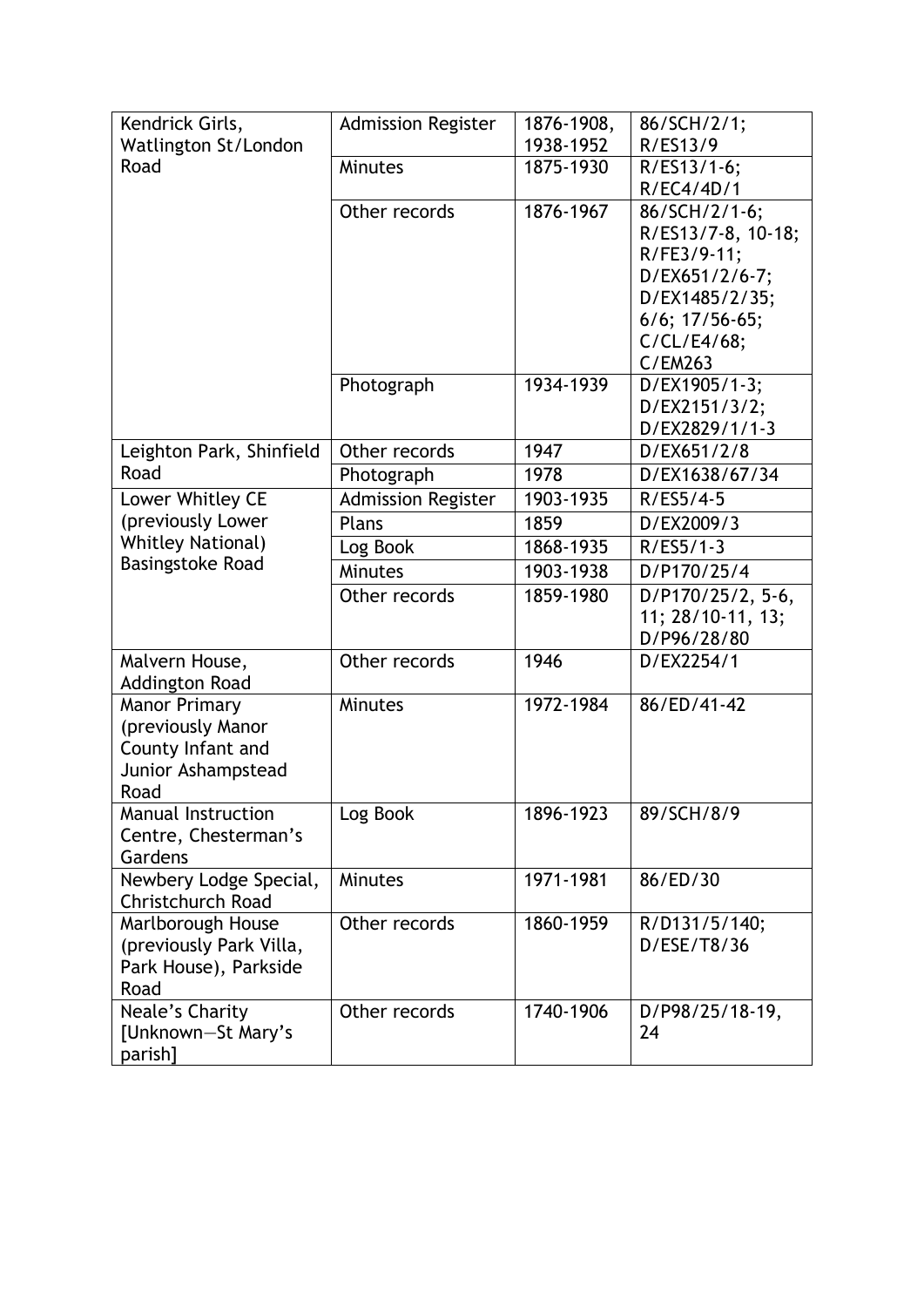| New Christ Church CE                             | <b>Admission Register</b>                          | 1927-1974  | 89/SCH/7/9-11                        |
|--------------------------------------------------|----------------------------------------------------|------------|--------------------------------------|
| (previously Christchurch                         | Plans                                              | 1867, 1967 | D/EX2009/4;                          |
| <b>CE Primary, Christ</b>                        |                                                    |            | D/EX1722/9                           |
| Church National),                                | Log Book                                           | 1868-1984  | 89/SCH/7/1-8                         |
| Milman Road                                      | Minutes                                            | 1903-1938, | D/P170/25/4;                         |
| (previously Grove Road)                          |                                                    | 1983-2000  | 2001/SCH/5/1-2, 5                    |
|                                                  | Other records                                      | 1814-2000  | D/P170/25/1-2, 5-                    |
|                                                  |                                                    |            | 6, 8-9, 11; 28/11;                   |
|                                                  |                                                    |            | 89/SCH/7/12-13;                      |
|                                                  |                                                    |            | 2001/SCH/5/3-4                       |
|                                                  | Photograph                                         | 1934       | 89/SCH/2/26                          |
| <b>New Town Primary</b>                          | <b>Admission Register</b>                          | 1875-1976  | 86/SCH/3/9, 11-                      |
| (previously New Town                             |                                                    | 1875-1974  | 12; 89/SCH/2/9-20                    |
| Infant and Junior, New<br>Town Council, New      | Log Book                                           |            | 86/SCH/3/10, 14,<br>14A; 89/SCH/2/1- |
| Town Board, Reading                              |                                                    |            | 7; 89/SCH/5/1                        |
| and Earley Board),                               | Minutes                                            | 1873-1905, | R/EB2/6A/1;                          |
| <b>Cumberland Road</b>                           |                                                    | 1973-1985  | R/ES14/1-3;                          |
|                                                  |                                                    |            | 86/ED/89                             |
|                                                  | Other records                                      | 1900-1974  | 89/SCH/2/22-25,                      |
|                                                  |                                                    |            | 27, 29-30;                           |
|                                                  |                                                    |            | R/D140/6                             |
|                                                  | Photograph                                         | 1901-1934  | D/EX1765/1;                          |
|                                                  |                                                    |            | 89/SCH/2/26                          |
|                                                  | <b>Punishment Book</b>                             | 1930-1970  | 89/SCH/2/21                          |
| <b>Oxford Road Primary</b>                       | <b>Admission Register</b>                          | 1883-1972  | 89/SCH/40/12-20                      |
| (previously Oxford Road                          | Log Book                                           | 1883-1985  | 89/SCH/40/1-11                       |
| Girls, Oxford Road                               | Minutes                                            | 1889-1904, | R/EB2/6A/5;                          |
| Junior Mixed and                                 |                                                    | 1972-1982  | 85/ED/15;                            |
| Infant, Oxford Road                              |                                                    |            | 86/ED/15                             |
| Board), Oxford Road                              | Other records                                      | 1949-1984  | 89/SCH/40/21-24                      |
|                                                  | Photograph                                         | 1934-1950s | 89/SCH/2/26;                         |
|                                                  |                                                    |            | 40/10A                               |
| Reading Adult &                                  | <b>Minutes</b>                                     | 1978-1981  | 85/ED/48                             |
| <b>Community College</b>                         | Other records                                      | 1979-1981  | 85/ED/45                             |
| (previously Reading                              |                                                    |            |                                      |
| Adult College, Reading<br><b>Adult Education</b> |                                                    |            |                                      |
| Centre), Wilson Road                             |                                                    |            |                                      |
| Reading and                                      | See Wokingham Borough schools guide under Wargrave |            |                                      |
| Wokingham District,                              |                                                    |            |                                      |
| Wargrave                                         |                                                    |            |                                      |
| <b>Reading Blue Coat</b>                         | Plans                                              | 1872       | D/EX2009/6                           |
| London Road (later                               | Other records                                      | 1572-1979  | D/QR2, 8;                            |
| Sonning; see also                                |                                                    |            | D/EX1173/12;                         |
| Wokingham Borough)                               |                                                    |            | SCH3/5/17                            |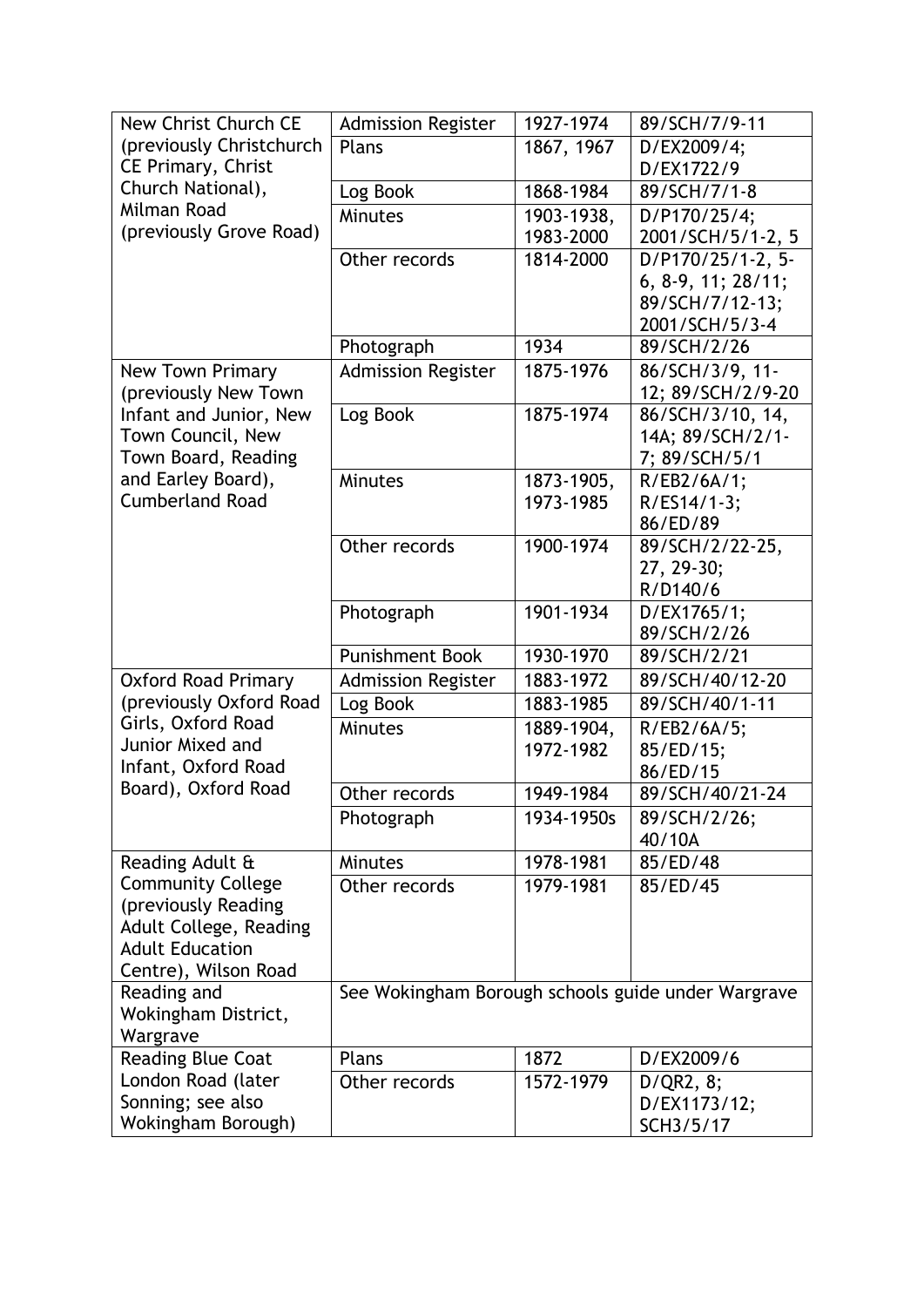| <b>Reading College</b>                                                                                                                                 | <b>Minutes</b> | 1974-1984 | 83/ED/23-25;<br>85/ED/49;                  |
|--------------------------------------------------------------------------------------------------------------------------------------------------------|----------------|-----------|--------------------------------------------|
| (previously Thames<br>Valley University's                                                                                                              |                |           | 88/ED/42                                   |
| Reading campus,<br>Reading College and<br>School of Art and<br>Design, Reading College<br>of Technology, Reading<br>Technical College),<br>King's Road | Other records  | 1947-1971 | D/EX1485/17/32-<br>45                      |
| Reading Collegiate,<br><b>London Road</b>                                                                                                              | Photographs    | 1926-1944 | D/EX1173/1-2;<br>D/EX2522/1;<br>D/EX2604/1 |
| Reading Day Unit,<br><b>Oxford Road</b>                                                                                                                | <b>Minutes</b> | 1977-1982 | 86/ED/34                                   |
| Reading Girls,<br>Northumberland Avenue                                                                                                                | Photographs    | 1990-2007 | D/EX2698/1/1                               |
| Reading Nursery,<br>Whitley                                                                                                                            | <b>Minutes</b> | 1937-1939 | R/ES18/1                                   |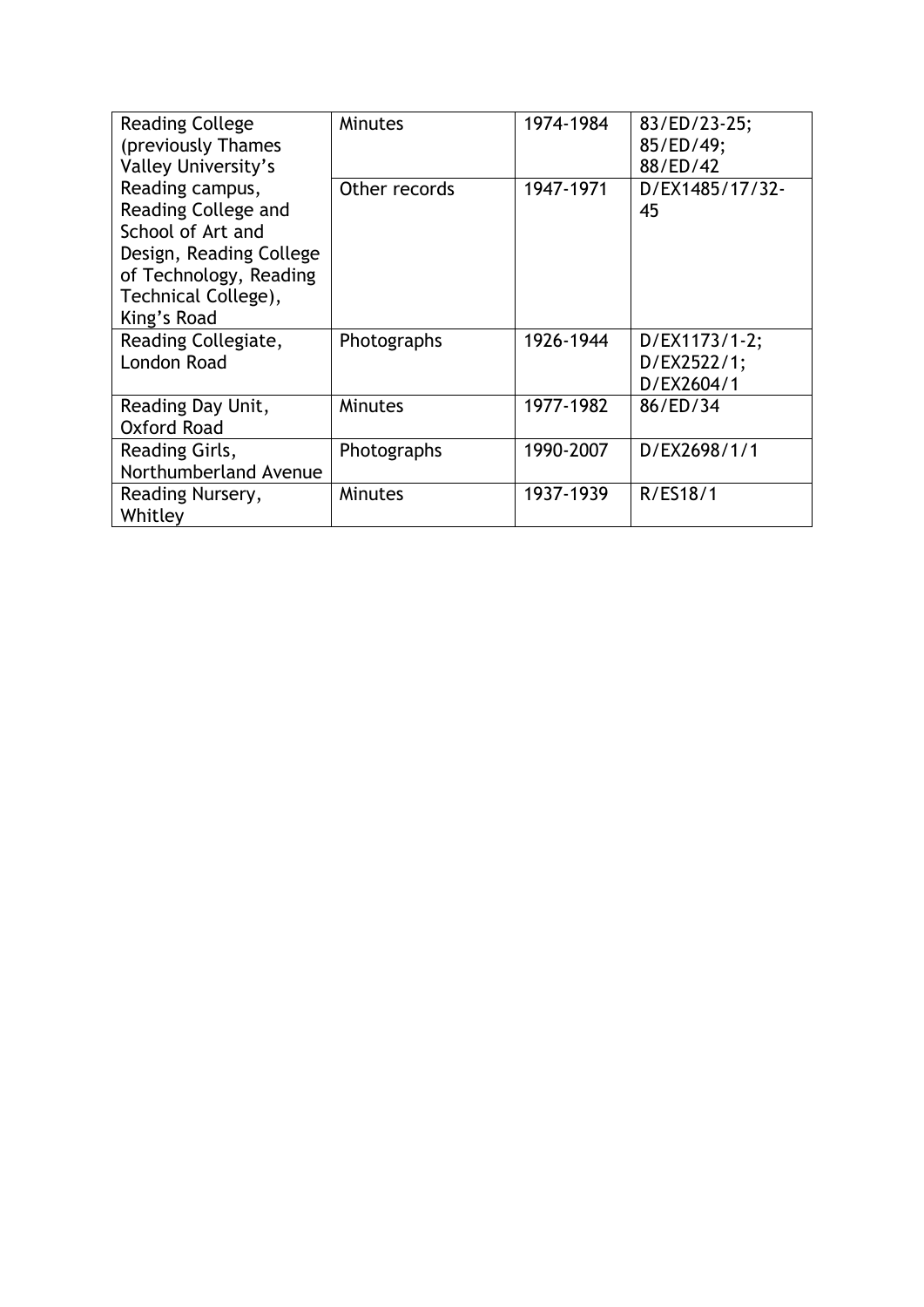| <b>Reading School</b>                     | <b>Admission Register</b> | 1882-1956          | SCH3/11/3-19                 |
|-------------------------------------------|---------------------------|--------------------|------------------------------|
| (previously Reading<br>Free or Grammar),  | Plans                     | n.d.               | R/ES19/18;                   |
| Erleigh Road (previously                  |                           | $[c.1850s -$       | SCH3/6/13-27                 |
| the Town Hall)                            |                           | $1860s$ ]-<br>1973 |                              |
|                                           | <b>Minutes</b>            | 1862-1949,         | R/ES19/1;                    |
|                                           |                           | 1981-1985          | SCH3/1/1-14                  |
|                                           | Other records             | 1618-2001          | $R/D150/3/5$ ;               |
|                                           |                           |                    | R/ES19/2-17, 19-             |
|                                           |                           |                    | 35; R/FE3/4-6;               |
|                                           |                           |                    | R/FZ2/29, 31;                |
|                                           |                           |                    | $R/Z3/4, 6-8, 56,$           |
|                                           |                           |                    | 71; 6/1/12, 22, 25-          |
|                                           |                           |                    | 27; 7/1, 7; 9/1-24;          |
|                                           |                           |                    | D/QR2/6/3;                   |
|                                           |                           |                    | 22/1/1; 22/8/1-2;            |
|                                           |                           |                    | 37/1-3; SCH3;                |
|                                           |                           |                    | D/EX647/2/1;                 |
|                                           |                           |                    | D/EX1485/17/55;              |
|                                           |                           |                    | D/EX2161/1/8;                |
|                                           |                           |                    | D/EX2211/1;                  |
|                                           |                           |                    | D/EX2474/3/2;                |
|                                           |                           |                    | D/EX2670/4/34;               |
|                                           |                           |                    | D/EX2807/37/20;              |
|                                           |                           |                    | C/CL//E1/5/1, 4;             |
|                                           |                           |                    | C/CL/E4/69                   |
|                                           | Photograph                | 20C                | SCH3/15/1-4;                 |
|                                           |                           |                    | D/EX651/1/1;                 |
|                                           |                           |                    | D/EX693/1;                   |
|                                           |                           |                    | D/EX1638/63-64,              |
|                                           |                           |                    | $67-68, 71;$<br>D/EX2829/3/1 |
| Reading School of                         | Other records             | 1806-1889          | $P/CC2/8/1-2$                |
| Industry, Friar Street                    |                           |                    |                              |
| <b>Reading Teachers'</b>                  | <b>Minutes</b>            | 1970-1982          | D/EX2081/1                   |
| Centre, Wilson Road                       | Photograph                | 1983               | D/EX2081/2                   |
| <b>Redlands Evening</b><br>[Lydford Road] | Log Book                  | 1899-1906          | 89/SCH/2/8                   |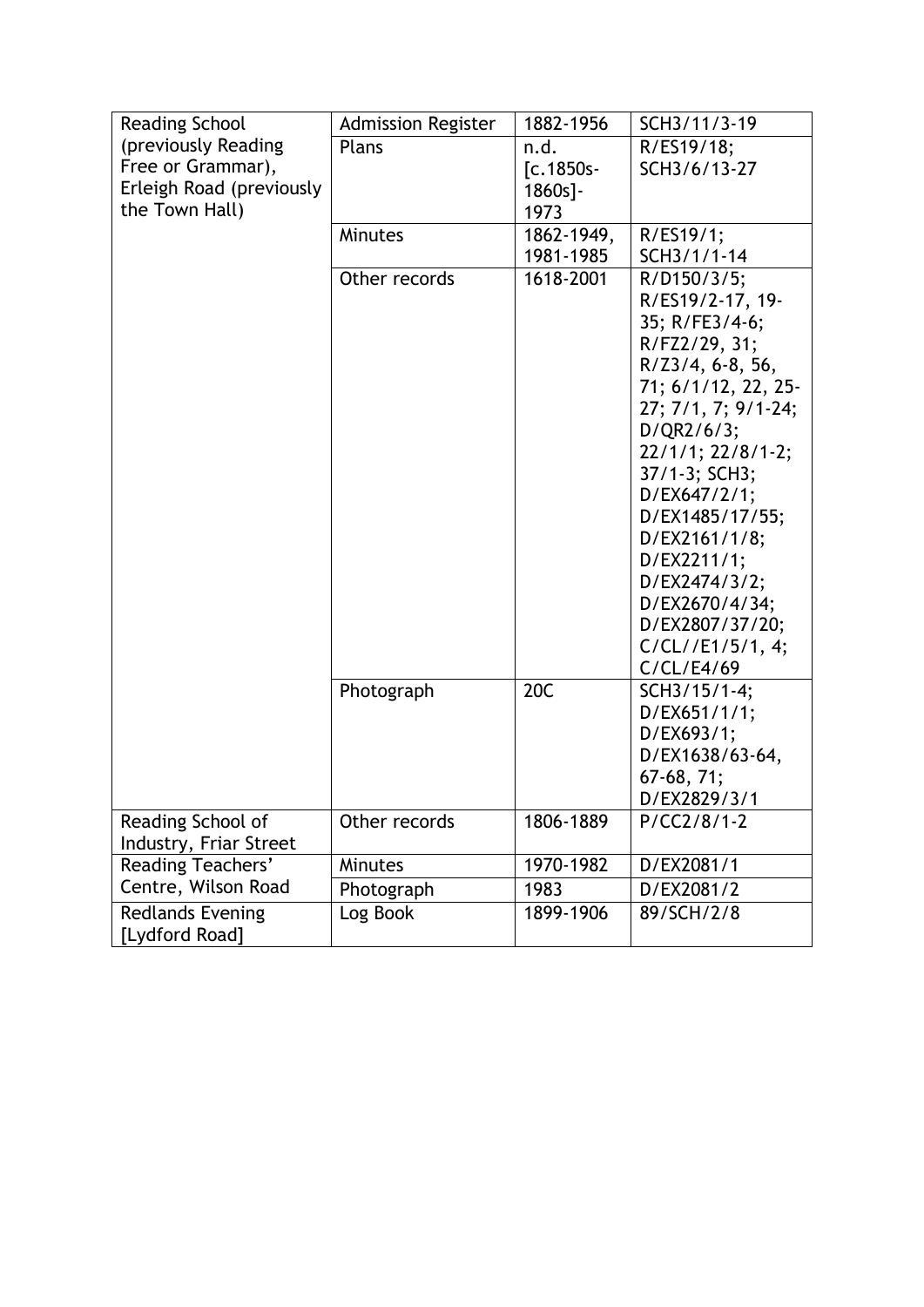| <b>Redlands Primary</b><br>(previously Redlands<br>Infant and Junior,<br>Redlands Mixed, | <b>Admission Register</b> | 1892-1980               | 86/SCH/3/20-26;<br>89/SCH/6/1;<br>94/SCH/1/1;<br>94/SCH/3/1                                 |
|------------------------------------------------------------------------------------------|---------------------------|-------------------------|---------------------------------------------------------------------------------------------|
| Redlands Boys and<br>Girls, Redlands Board),<br>Lyford Road                              | Log Book                  | 1891-1989               | 86/SCH/3/27, 29-<br>31; 87/SCH/2/1-2;<br>89/SCH/5/2-3;                                      |
|                                                                                          | <b>Minutes</b>            | 1891-1904,<br>1972-1984 | 94/SCH/3/2<br>R/EB2/6A/8;<br>88/ED/66                                                       |
|                                                                                          | Other records             | 1912-1980               | D/EX2134/1;<br>89/SCH/6/2;<br>91/SCH/5/1;<br>R/D140/3-4                                     |
|                                                                                          | Photograph                | 1890s-1934              | 87/SCH/2/3;<br>D/EX2134/2-11;<br>87/2CH/2/3;<br>89/SCH/2/26                                 |
| <b>St Giles Boys</b>                                                                     | <b>Admission Register</b> | 1909-1932               | R/ES2/13                                                                                    |
| (previously St Giles                                                                     | Plans                     | 1872                    | D/EX2009/6                                                                                  |
| National), Crown                                                                         | Log Book                  | 1863-1938               | R/ES2/4-10                                                                                  |
| Street/London Street                                                                     | Minutes                   | 1903-1938               | R/ES2/11-12                                                                                 |
|                                                                                          | Other records             | 1859-1939               | D/P96/28/3, 6-10,<br>$77-78;$<br>D/EX1035/1;<br>D/EX1173/12;<br>D/EX2635/1/1-7;<br>R/ES2/14 |
|                                                                                          | Photograph                | 1917                    | D/P96/28/94                                                                                 |
| <b>St Giles Infants</b>                                                                  | Log Book                  | 1863-1932               | $R/ES2/1-3$                                                                                 |
| (previously St Giles                                                                     | Other records             | 1908                    | D/P96/28/81                                                                                 |
| National Infants),                                                                       | Other records             | 1913-1946               | 82/ED/41                                                                                    |
| <b>Crown Street</b>                                                                      | <b>Punishment Book</b>    | 1925-1942               | 95/SCH/6/1                                                                                  |
| St James's RC Primary                                                                    | <b>Admission Register</b> | 1972-1990               | 92/SCH/6/1                                                                                  |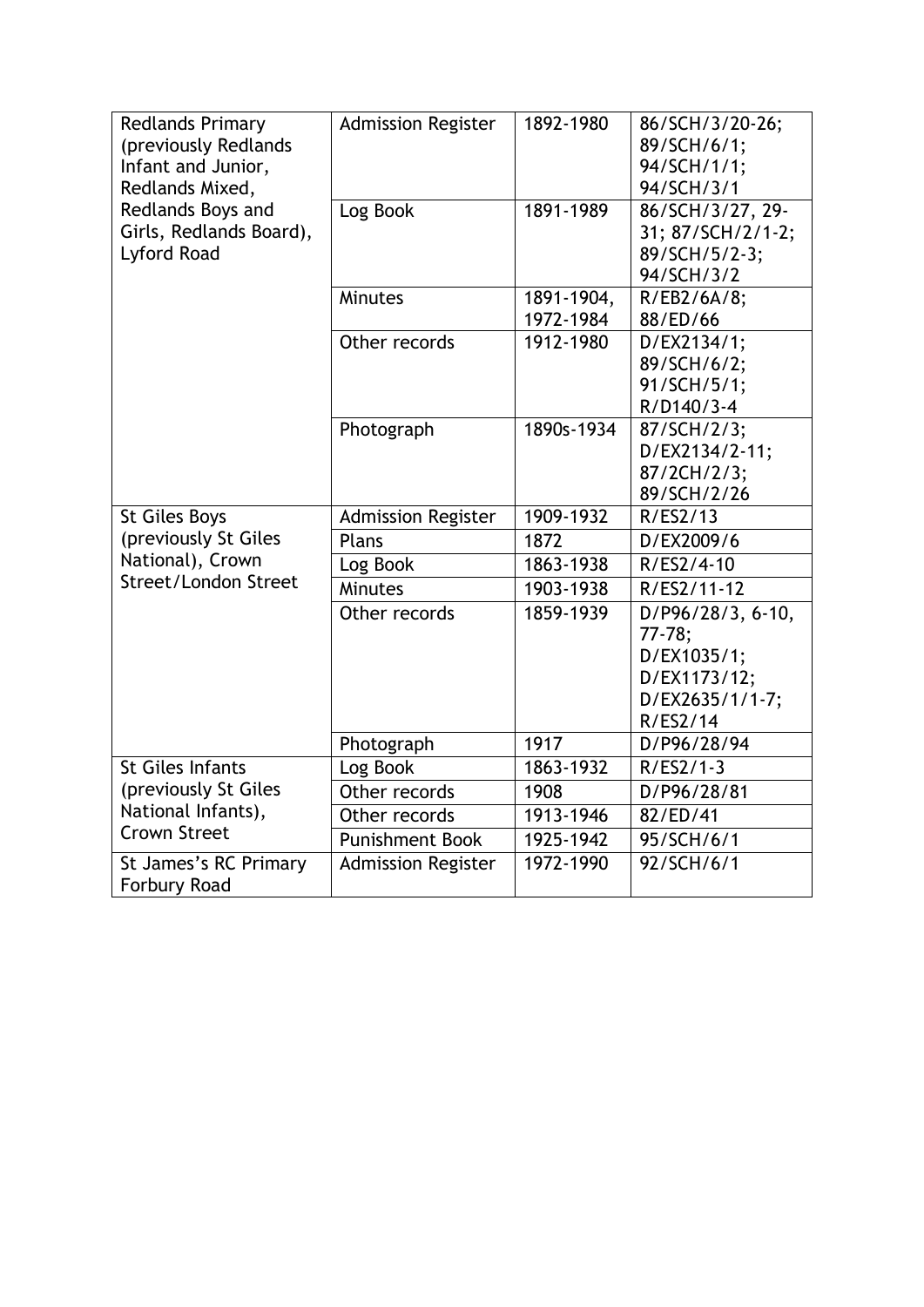| St John's CE Primary                               | <b>Admission Register</b> | 1873-1966  | 89/SCH/20/3-10;    |
|----------------------------------------------------|---------------------------|------------|--------------------|
| (previously St John's                              |                           |            | D/P172/28/29       |
| Junior Mixed, St John's                            | Log Book                  | 1863-1975  | D/P172/28/20-28    |
| National), Queen's                                 | <b>Minutes</b>            | 1892-1937  | D/P172/28/20;      |
| Road/ Orts Road                                    |                           |            | R/ES17/1-2         |
|                                                    | Other records             | 1839-1990  | 89/SCH/20/1-2,     |
|                                                    |                           |            | $11 - 28;$         |
|                                                    |                           |            | D/P172/6/3; 8A/8,  |
|                                                    |                           |            | 17-20; 28/23A, 30- |
|                                                    |                           |            | 34, 69, 71         |
|                                                    | Photograph                | 1934       | 89/SCH/2/26        |
| St Joseph's Convent,<br><b>Upper Redlands Road</b> | Other records             | 1947       | D/EX1485/17/84     |
| St Laurence's CE                                   | <b>Admission Register</b> | 1901-1927  | R/ES1/9-10         |
| (previously St                                     | Plans                     | 1851-1931  | D/EX2009/1;        |
| Laurence's National),                              |                           |            | C/CL/L2/177        |
| <b>Abbey Street</b>                                | Log Book                  | 1863-1927  | $R/ES1/1-8$        |
|                                                    | <b>Minutes</b>            | 1903-1927  | R/ES1/12           |
|                                                    | Other records             | 1850-1931  | D/P97/6/2-3;       |
|                                                    |                           |            | 28/41; R/ES1/11;   |
|                                                    |                           |            | D/EX1557/3/4       |
|                                                    | Photograph                | 1934, 1968 | D/P97/28/25;       |
|                                                    |                           |            | 28/26/1            |
| St Mary's CE (previously                           | <b>Admission Register</b> | 1856-1908, | D/P168/28/1-3;     |
| St Mary's National),                               |                           | 1933-1967  | 92/SCH/7/10-14     |
| Hosier Street/Wensley                              | Plans                     | 1855-20C   | D/EX2009/2;        |
| Road                                               |                           |            | D/P98/28/16, 56;   |
|                                                    |                           |            | D/P175/28/7        |
|                                                    | Log Book                  | 1863-1959  | 92/SCH/7/1-9       |
|                                                    | Minutes                   | 1876-1980  | D/P168/28/4;       |
|                                                    |                           |            | R/ES15/1;          |
|                                                    |                           |            | $C/EM72/1-2$       |
|                                                    | Other records             | 1862-1977  | D/P98/28/38;       |
|                                                    |                           |            | 92/SCH/7/15;       |
|                                                    |                           |            | D/P168/28/5;       |
|                                                    |                           |            | D/EX1485/17/53,    |
|                                                    |                           |            | 103                |
| St Mary's Episcopal                                | <b>Minutes</b>            | 1903-1906  | R/ES16/1           |
| Chapel Voluntary,<br>Castle Street/St Mary's       |                           |            |                    |
| <b>Butts</b>                                       |                           |            |                    |
|                                                    |                           |            |                    |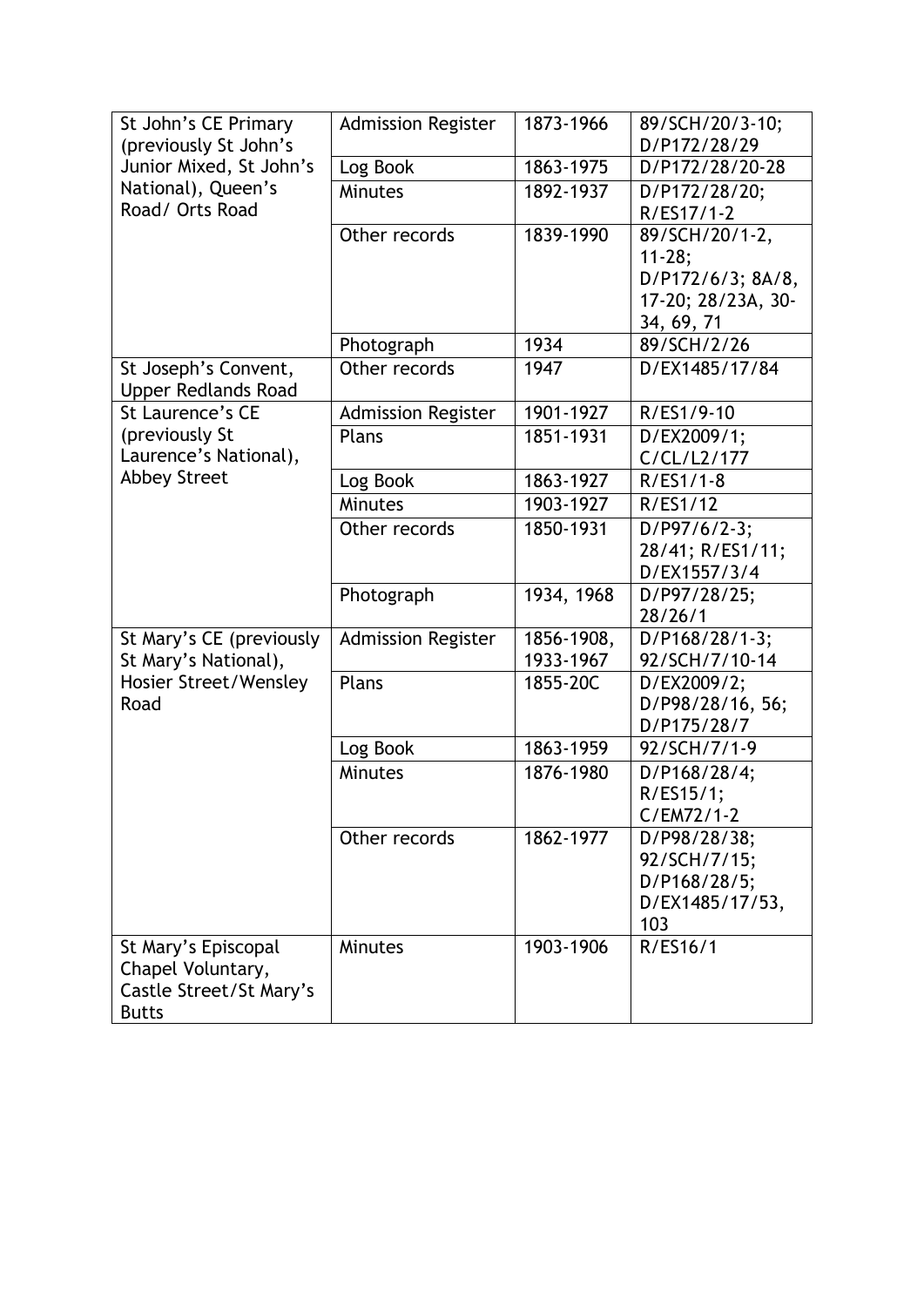| St Stephen's CE                            | <b>Admission Register</b>  | 1887-1929 | $R/ES6/3-5$              |
|--------------------------------------------|----------------------------|-----------|--------------------------|
| (previously St Stephen's                   | Plans                      | 1871      | D/EX2009/5               |
| National), Rupert Street                   | Log Book                   | 1871-1929 | $R/ES6/1-2$              |
|                                            | <b>Minutes</b>             | 1894-1937 | D/P172B/28/2;            |
|                                            |                            |           | R/ES17/1-2               |
|                                            | Other records              | 1871-1965 | D/P96/28/11;             |
|                                            |                            |           | D/P172/6/3;              |
|                                            |                            |           | 28/69-72;                |
|                                            |                            |           | D/P172B/28/8             |
| <b>Shinfield Road Council</b><br>Shinfield | Photograph                 | 1934      | 89/SCH/2/26              |
| <b>Silver Street Council</b>               | Log Book                   | 1872-1919 | $R/ESZ/1-3$              |
| (previously Silver Street                  | <b>Minutes</b>             | 1889-1905 | R/EB2/6A/6               |
| Board), Silver Street                      | Other records              | 1872-1887 | R/FE3/3                  |
| Southampton Street                         | <b>Admission Register</b>  | 1870-1907 | 2001/SCH/3/1-5           |
| Infants (previously                        | Log Book                   | 1870-1907 | 90/SCH/4/1               |
| Southampton Street                         | <b>Minutes</b>             | 1862-1901 | R/ES12/7, 10-12          |
| Board Infants, Reading                     | Other records              | 1869-1907 | 2001/SCH/3/13-14;        |
| British Infants)                           |                            |           | R/ES12/5-6               |
| Southampton Street                         |                            | 1863-1907 |                          |
| Southampton Street<br>Boys (previously     | Log Book                   |           | R/ES12/14;<br>89/SCH/8/1 |
| Southampton Street                         | Minutes                    | 1809-1904 | R/EB2/6A/11;             |
| Board, Reading British),                   |                            |           | R/ES12/1-2, 4-7          |
| Southampton Street                         | Other records              | 1809-1903 | R/ES12/13, 15-72,        |
|                                            |                            |           | 74-90                    |
| Southcote Primary                          | Minutes                    | 1972-1985 | 89/ED/52                 |
| Silchester Road                            |                            |           |                          |
| Swansea Road Council                       | Log Book                   | 1899-1939 | 89/SCH/9/1               |
| (previously Swansea                        | <b>Minutes</b>             | 1899-1905 | R/EB2/6A/10              |
| Road Board), Swansea                       |                            |           |                          |
| Road                                       |                            |           |                          |
| Swansea Road Evening,                      | Log Book                   | 1905-1908 | R/ES10/1                 |
| Swansea Road                               |                            |           |                          |
| <b>Thamesbridge College</b>                | <b>Admission Registers</b> | 1999-2000 | SCH7/11/1                |
| (previously Ashmead),                      | <b>Minutes</b>             | 1992-1998 | SCH7/1/1-2               |
| Northumberland Avenue                      | <b>Other Records</b>       | 1997-1998 | SCH7/3/1                 |
| The Abbey,                                 | Other records              | 1940-1968 | D/EX1485/17/68;          |
| <b>Kendrick Road</b>                       |                            |           | D/P96/1C/45              |
| The Avenue Special,                        | Minutes                    | 1982-1983 | 88/ED/115                |
| <b>Basingstoke Road</b>                    |                            |           |                          |
| The Ridgeway Primary,                      | Minutes                    | 1972-1986 | 89/ED/89                 |
| <b>Willow Gardens</b>                      |                            |           |                          |
| University of Reading                      | Other records              | 1911      | D/EL/Q1                  |
| (previously Reading<br>University College) |                            |           |                          |
|                                            |                            |           |                          |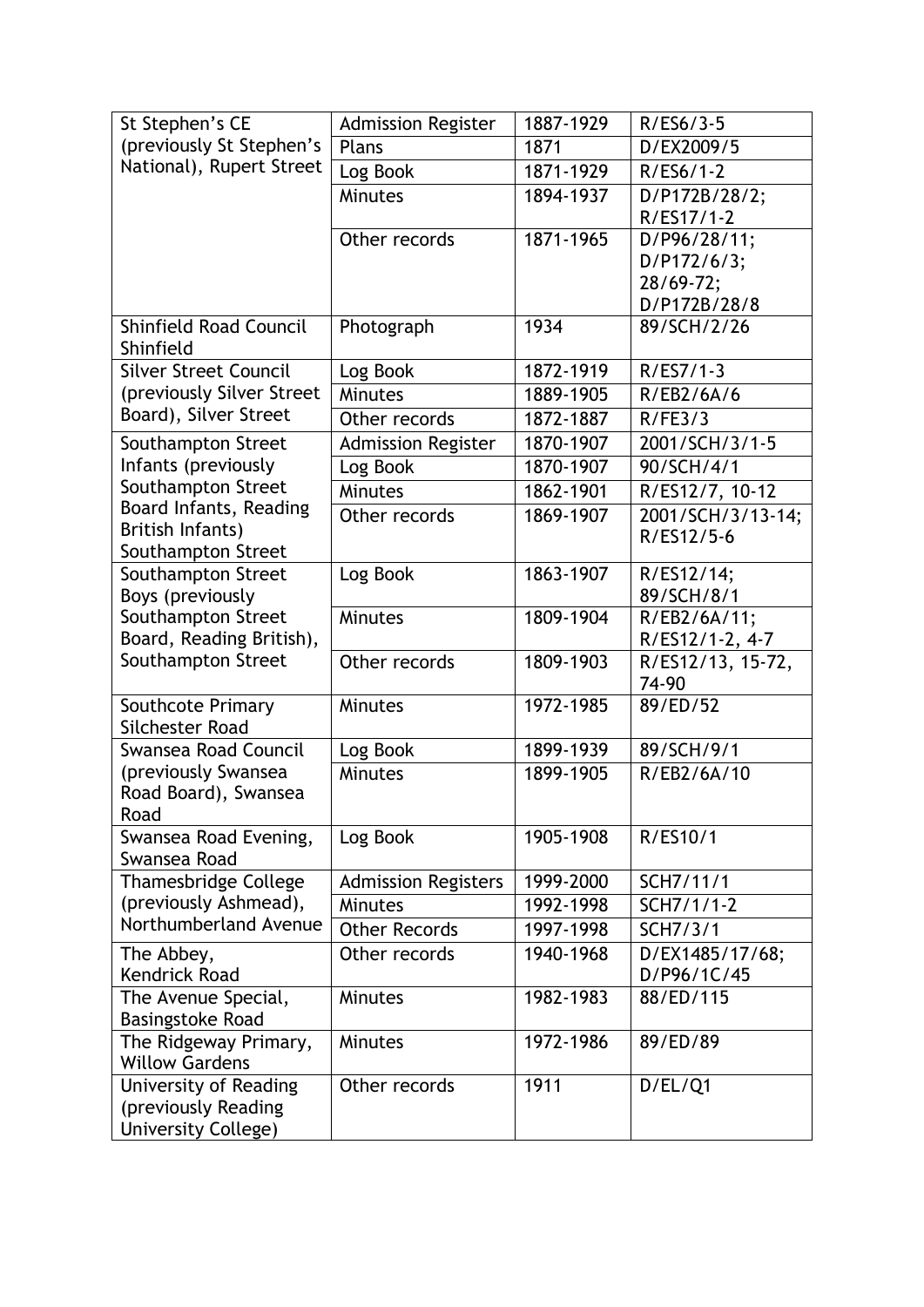| Wakefield Lodge                                                                                             | <b>Admission Register</b> | 1962-1981  | 88/SCH/33/1                              |
|-------------------------------------------------------------------------------------------------------------|---------------------------|------------|------------------------------------------|
| Special,                                                                                                    | Log Book                  | 1972-1978  | 89/SCH/24/1                              |
| <b>Christchurch Road</b>                                                                                    | Minutes                   | 1972-1981  | 86/ED/30                                 |
| Westwood,<br><b>Wilson Road</b>                                                                             | Photograph                | 1934       | 89/SCH/2/26                              |
| <b>Whitley Church</b><br>[Unknown]                                                                          | Other records             | 1862-1869  | D/P96/28/3                               |
| Whitley Park Infant,<br><b>Basingstoke Road</b>                                                             | <b>Minutes</b>            | 1981-1986  | 89/ED/90                                 |
| Whitley Park Junior,<br><b>Basingstoke Road</b>                                                             | <b>Minutes</b>            | 1981-1986  | 86/ED/90                                 |
| <b>Wilson Primary</b>                                                                                       | <b>Admission Register</b> | 1904-1986  | SCH14/11/1-11                            |
| (previously Wilson                                                                                          | Log Book                  | 1904-1982  | SCH14/8/1-3                              |
| Junior),                                                                                                    | Minutes                   | 1977-1985  | 86/ED/91                                 |
| <b>Wilson Road</b>                                                                                          | Other records             | 1964-1990s | SCH14/10/1-3;<br>$16/1$ ; $18/1$         |
|                                                                                                             | Photograph                | 1934-1992  | 89/SCH/2/26;<br>D/EX2698/3/1             |
|                                                                                                             | <b>Punishment Book</b>    | 1905-1931  | SCH14/12/1                               |
|                                                                                                             | Other records             | 1918       | D/EX1341/1                               |
| <b>Wilson County</b>                                                                                        | Log Book                  | 1905-1972  | SCH52/8/5-8                              |
| Secondary (previously<br>Wilson Senior and<br>Intermediate Mixed,<br>Wilson Central),<br><b>Wilson Road</b> | <b>Punishment Book</b>    | 1957-1972  | SCH52/12/1                               |
| Wilton House,                                                                                               | Photograph                | 1922       | D/EX2049/1                               |
| Parkside Road                                                                                               | Plans                     | 1919-1969  | D/ECD/T17;<br>C/CL/L2/387;<br>C/AR/P13/8 |
|                                                                                                             | Other records             | 1927-1931  | D/EX2816/1-5                             |
| Wokingham Road                                                                                              | <b>Admission Register</b> | 1906-1935  | 86/SCH/3/15-17                           |
| Council (previously<br>Wokingham Road<br>Board),<br>Wokingham Road                                          | Log Book                  | 1906-1935  | 86/SCH/3/18-19                           |
| Wokingham Road<br>Evening, Wokingham<br>Road                                                                | Log Book                  | 1906-1908  | R/ES11/1                                 |
| Wokingham Road Infant<br>and Junior                                                                         |                           |            | See Alfred Sutton                        |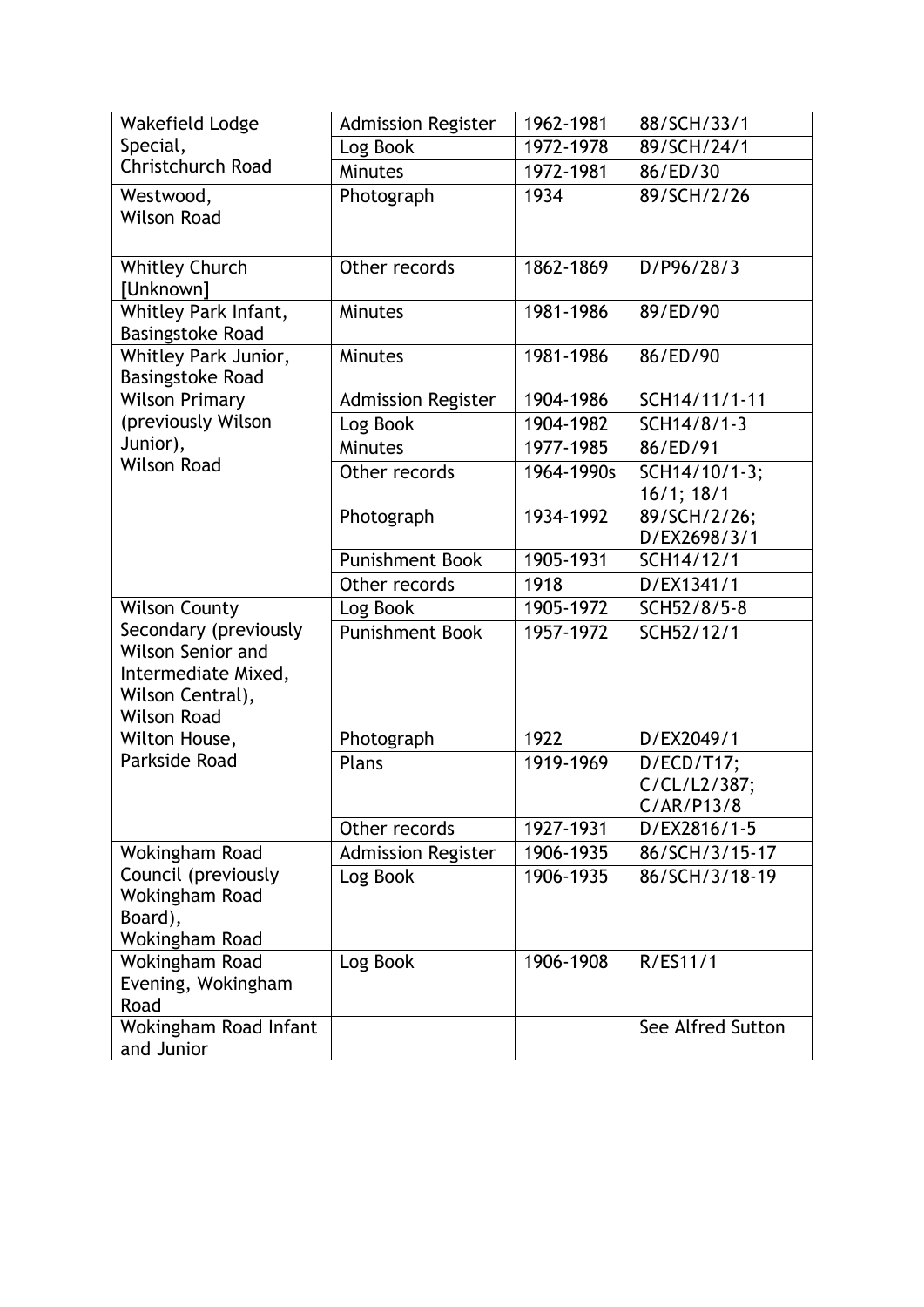| <b>Tilehurst</b>                               |                           |            |                       |
|------------------------------------------------|---------------------------|------------|-----------------------|
| Little Heath (previously                       | Plans                     | 1964       | C/CL/L2/944           |
| Little Heath Secondary                         | <b>Minutes</b>            | 1974-1983  | C/EM205;              |
| Modern), Littleheath                           |                           |            | 89/ED/13              |
| Road                                           |                           |            |                       |
| <b>Meadow Park Academy</b>                     | <b>Minutes</b>            | 1984       | 88/ED/117             |
| (previously Upcroft                            |                           |            |                       |
| County Primary,                                |                           |            |                       |
| Upcroft County Junior),                        |                           |            |                       |
| Norcot Road                                    |                           | 1972-2001  |                       |
| Meadway<br>Comprehensive,<br>The Meadway       | Log Book                  |            | SCH52/8/8-9           |
|                                                | <b>Minutes</b>            | 1973-1986  | 82/ED/6;<br>88/ED/101 |
|                                                | <b>Punishment Book</b>    | 1972-1984  | SCH52/12/1            |
|                                                | Other records             | 1974-2001  | C/CL/E1/5/12;         |
|                                                |                           |            | SCH52/9/1-3;          |
|                                                |                           |            | 14/1-2; 16/1          |
|                                                |                           |            |                       |
| Moorlands Primary,                             | Log Book                  | 1966-1985  | 89/SCH/10/1-2         |
| <b>Church End Lane</b>                         |                           |            |                       |
| <b>Norcot County Primary</b>                   | <b>Admission Register</b> | 1885-1988  | 89/SCH/45/4-8         |
| (previously Norcot                             | Log Book                  | 1945-1989  | 89/SCH/45/1-3         |
| Secondary Modern,                              | <b>Minutes</b>            | 1972-1989  | 89/ED/87              |
| Norcot Council, Norcot                         | Other records             | 1905-1909, | C/CL/ G1/25/4;        |
| Elementary), Norcot                            |                           | 1981-1989  | 89/SCH/45/10-11       |
| Road (previously                               | Photograph                | 1927-1934  | D/EX2394/3;           |
| <b>Reading Road/Norcot</b>                     |                           |            | 89/SCH/2/26           |
| Lane)                                          | <b>Punishment Book</b>    | 1951-1989  | 89/SCH/45/9           |
| Norcot Nursery,                                | <b>Admission Register</b> | 1942-1975  | C/ER70/1              |
| Lyndhurst Road                                 | Log Book                  | 1947-1977  | 89/SCH/12/1           |
|                                                | Minutes                   | 1976-1985  | 88/ED/124;            |
|                                                |                           |            | 89/SCH/12/2           |
|                                                | Other records             | 1947-1977  | D/P132/8A/37;         |
|                                                |                           |            | 89/SCH/12/1A          |
| Park Lane Primary                              | <b>Admission Register</b> | 1890-1974  | 88/SCH/35/3-7         |
| (previously Park Lane<br>Council), School Road | Log Book                  | 1890-1926  | 88/SCH/35/1-2         |
|                                                | <b>Minutes</b>            | 1973-1982  | 88/ED/52, 104         |
|                                                | Photograph                | 1934       | 89/SCH/2/26           |
| <b>Prospect Technology</b>                     | <b>Minutes</b>            | 1955-1985  | 86/ED/81, 86          |
| College (previously                            | Other records             | 1978-1986  | 86/ED/4, 74-75        |
| Prospect                                       |                           |            |                       |
| Comprehensive,                                 |                           |            |                       |
| <b>Stoneham Secondary</b>                      |                           |            |                       |
| Modern), Honey End                             |                           |            |                       |
| Lane (previously                               |                           |            |                       |
| Cockney Hill)                                  |                           |            |                       |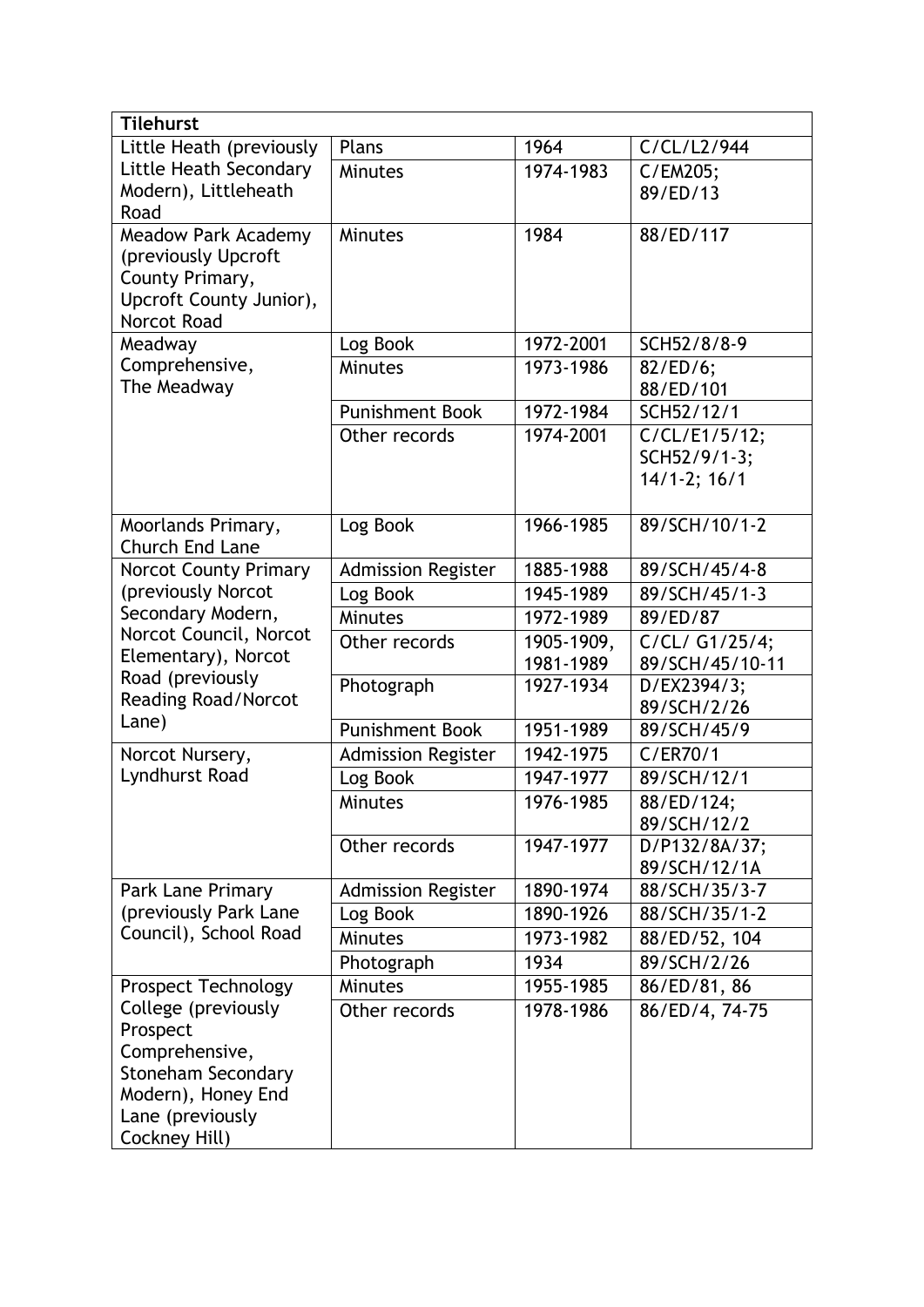| Ranikhet Academy                             | <b>Admission Register</b> | 1970-2007 | SCH47/11/1-5     |
|----------------------------------------------|---------------------------|-----------|------------------|
| l (formerly Ranikhet)<br>Infant and Junior), | Minutes                   | 1973-1986 | $188/ED/111-112$ |
| Spey Road                                    |                           |           |                  |